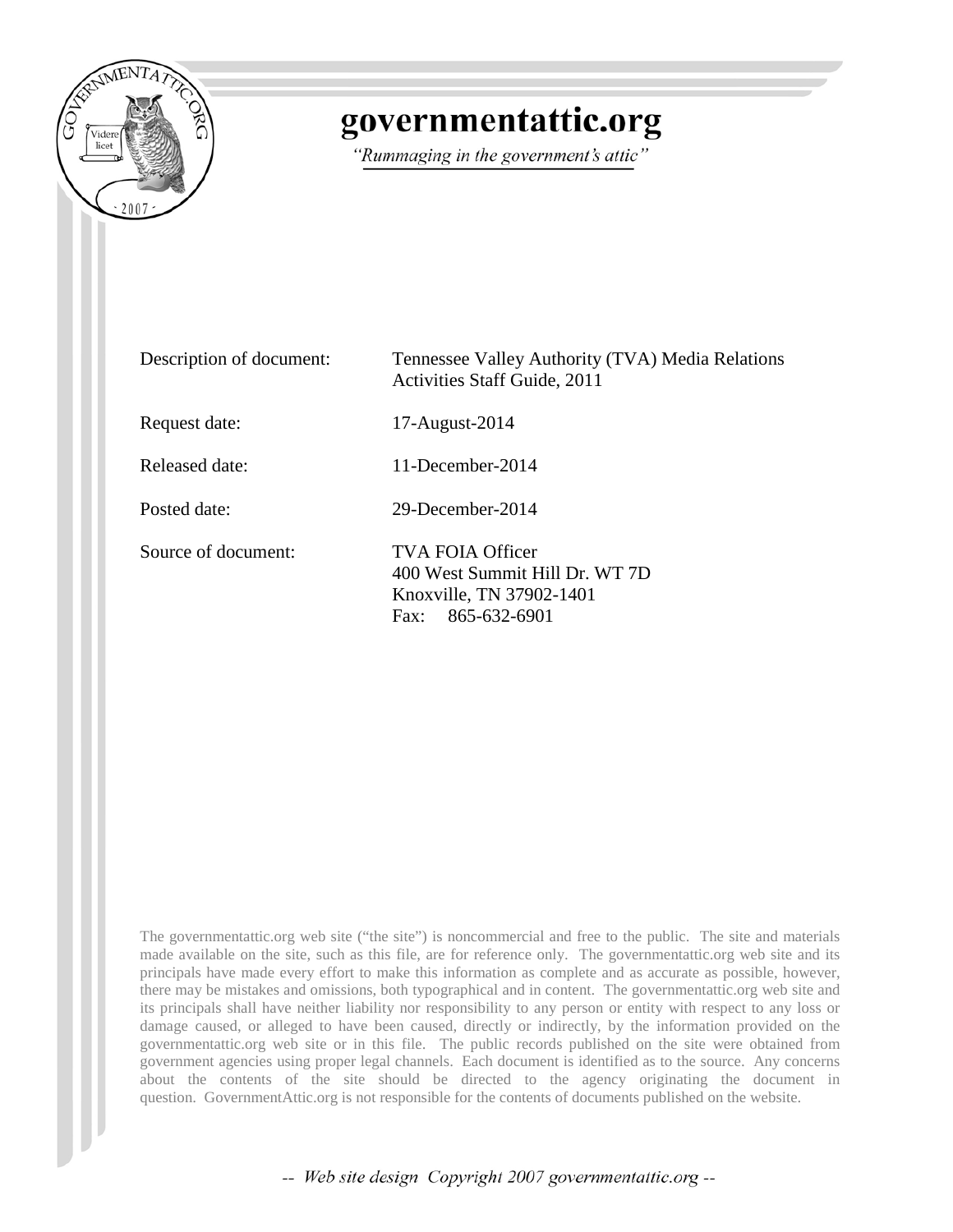

Tennessee Valley Authority, 400 West Summit Hill Drive, Knoxville, Tennessee 37902-1401

December 11, 2014

This responds to your request under the Freedom of Information Act (FOIA) 5 U.S.C. § 552 dated August 17, 2014. You requested a digital/electronic copy of the most recent TVA Communications Plan. Specifically, a press/external relations plan.

We interpreted your request to be for a policy or practice on press/external relations. Enclosed is a disk with a copy of the most recent version of TVA's Media Relations Staff Guide.

If you have questions about this response or need additional information, you may contact me at (865) 632-6945.

Sincerely,

Mise

Denise Smith TVA FOIA Officer

Enclosure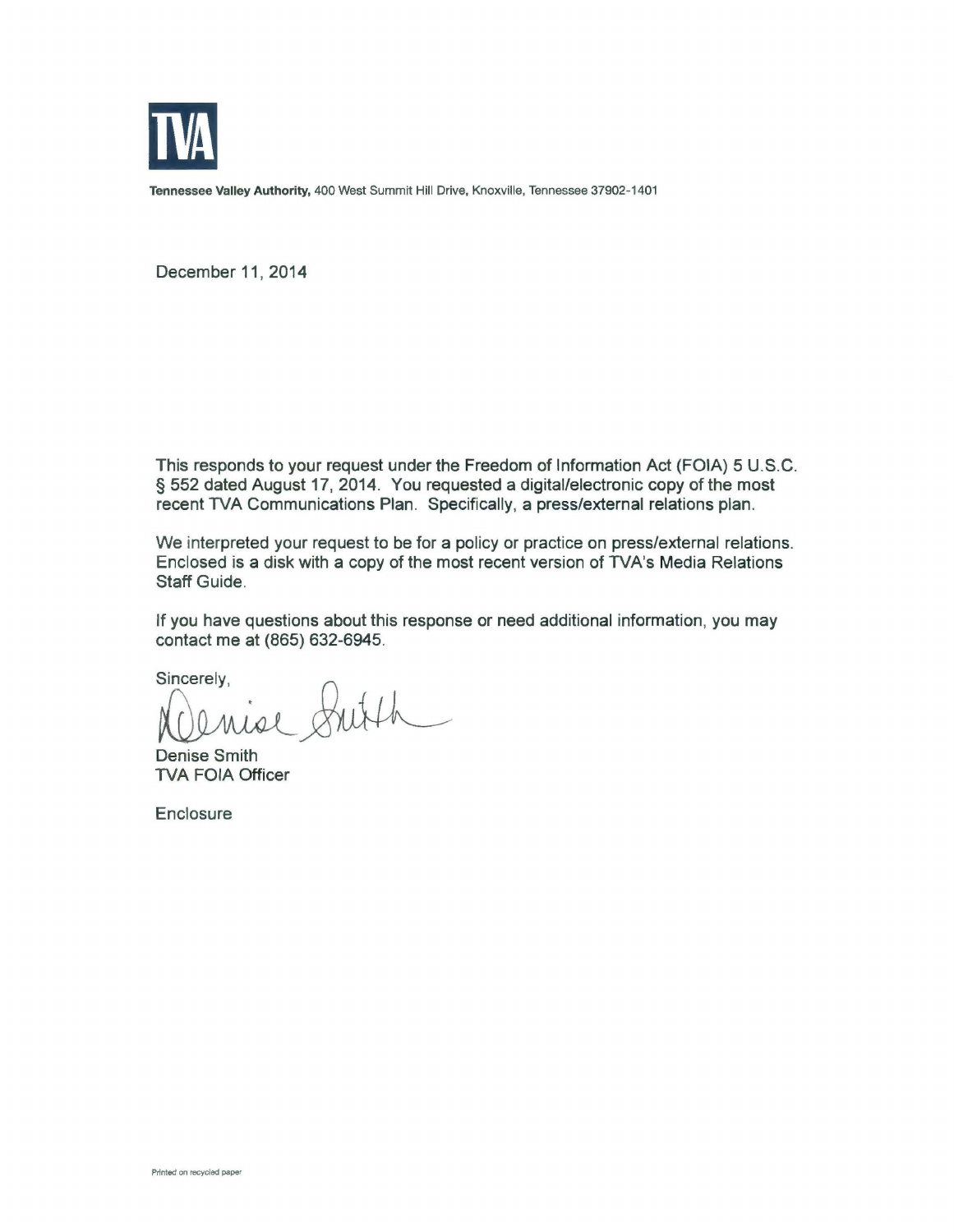| <b>TVA</b>                                                      | <b>Media Relations Activities Staff Guide</b>                                  | <b>COMM-SPP-26.06</b><br><b>Rev. 0001</b><br>Page 1 of 24                                   |
|-----------------------------------------------------------------|--------------------------------------------------------------------------------|---------------------------------------------------------------------------------------------|
| <b>COMM Standard</b><br><b>Programs and</b><br><b>Processes</b> |                                                                                |                                                                                             |
|                                                                 |                                                                                | Validation Date<br>07-27-2011<br>Review Frequency<br>1 year<br>Validated By<br>Denise Smith |
|                                                                 |                                                                                | <b>Effective Date</b><br>08-01-2011                                                         |
|                                                                 |                                                                                |                                                                                             |
|                                                                 | Responsible Executive Organization: Communications                             |                                                                                             |
| Approved by:                                                    | Robertle, Morris<br>Robert A. Morris, Senior Vice President,<br>Communications | 08-01-2011<br>Date                                                                          |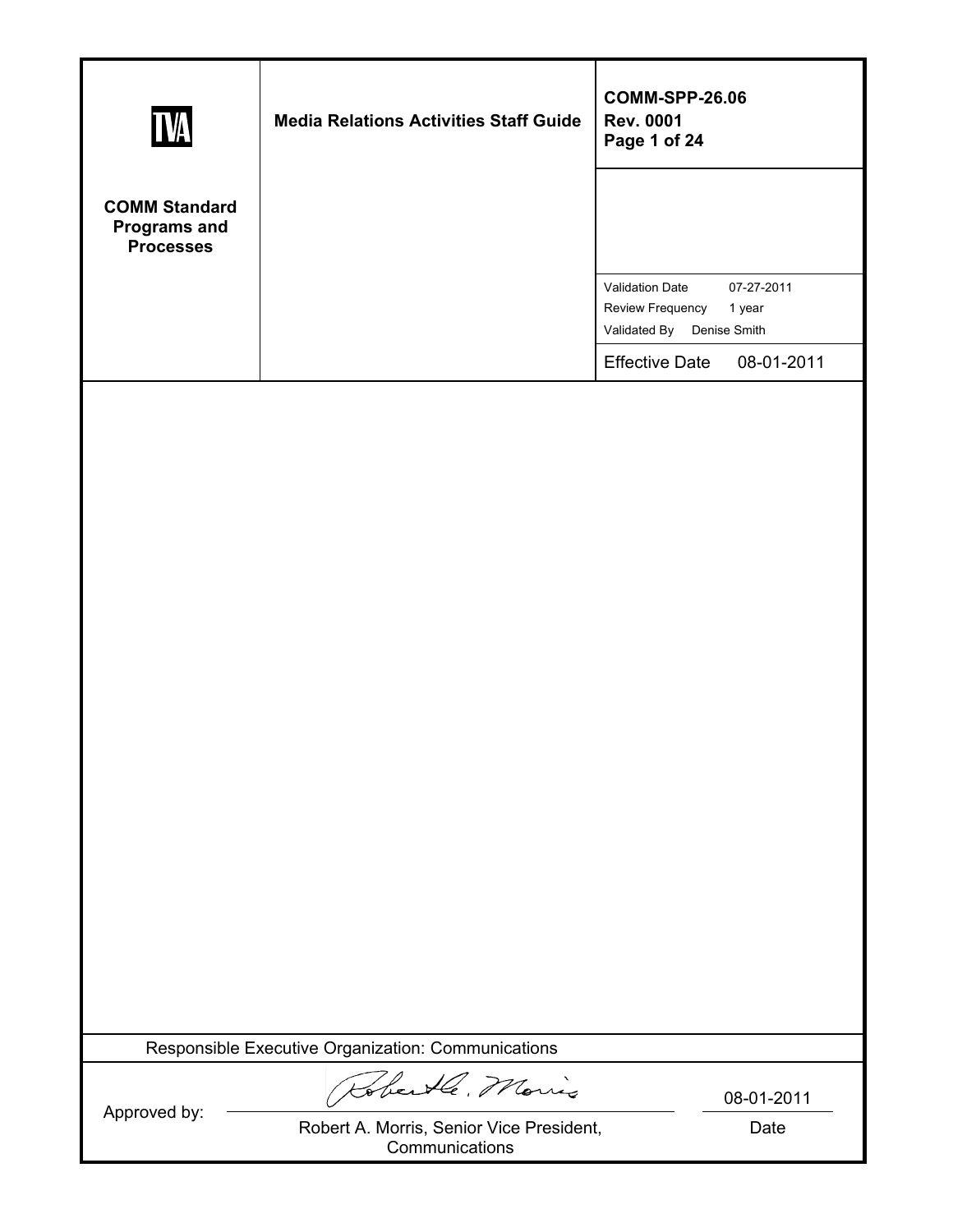| <b>COMM Standard</b> | <b>Media Relations Activities Staff Guide</b> | $ COMM-SPP-26.06 $ |
|----------------------|-----------------------------------------------|--------------------|
| <b>Programs and</b>  |                                               | Rev. 0001          |
| <b>Processes</b>     |                                               | Page 2 of 24       |
|                      |                                               |                    |

# **Revision Log**

| <b>Revision or</b><br>Change<br><b>Number</b> | <b>Effective</b><br><b>Date</b> | <b>Affected Page</b><br><b>Numbers</b> | <b>Description of Revision/Change</b>                                                      |
|-----------------------------------------------|---------------------------------|----------------------------------------|--------------------------------------------------------------------------------------------|
| 0000                                          | 10-08-2010                      | All                                    | Annual review conducted 6-18-2010.<br>Initial issue.                                       |
| 0001                                          | 08-01-2011                      | Page 5                                 | Identified the Executive Owner, Process Owner and<br>Functional Lead for this SPP.         |
| 0001                                          | 08-01-2011                      | Page 11-23                             | Sequentially numbered attachments and added<br>references in body of SPP.                  |
| 0001                                          | 08-01-2011                      | Page 11                                | Updated Attachment 1 - TVA News Release<br>Checklist.                                      |
| 0001                                          | 08-01-2011                      | Page 2                                 | Corrected the date in the revision log to match<br>effective date of initial issue of SPP. |
| 0001                                          | 08-01-2011                      | Page 24                                | Moved Source Notes to last page of SPP.                                                    |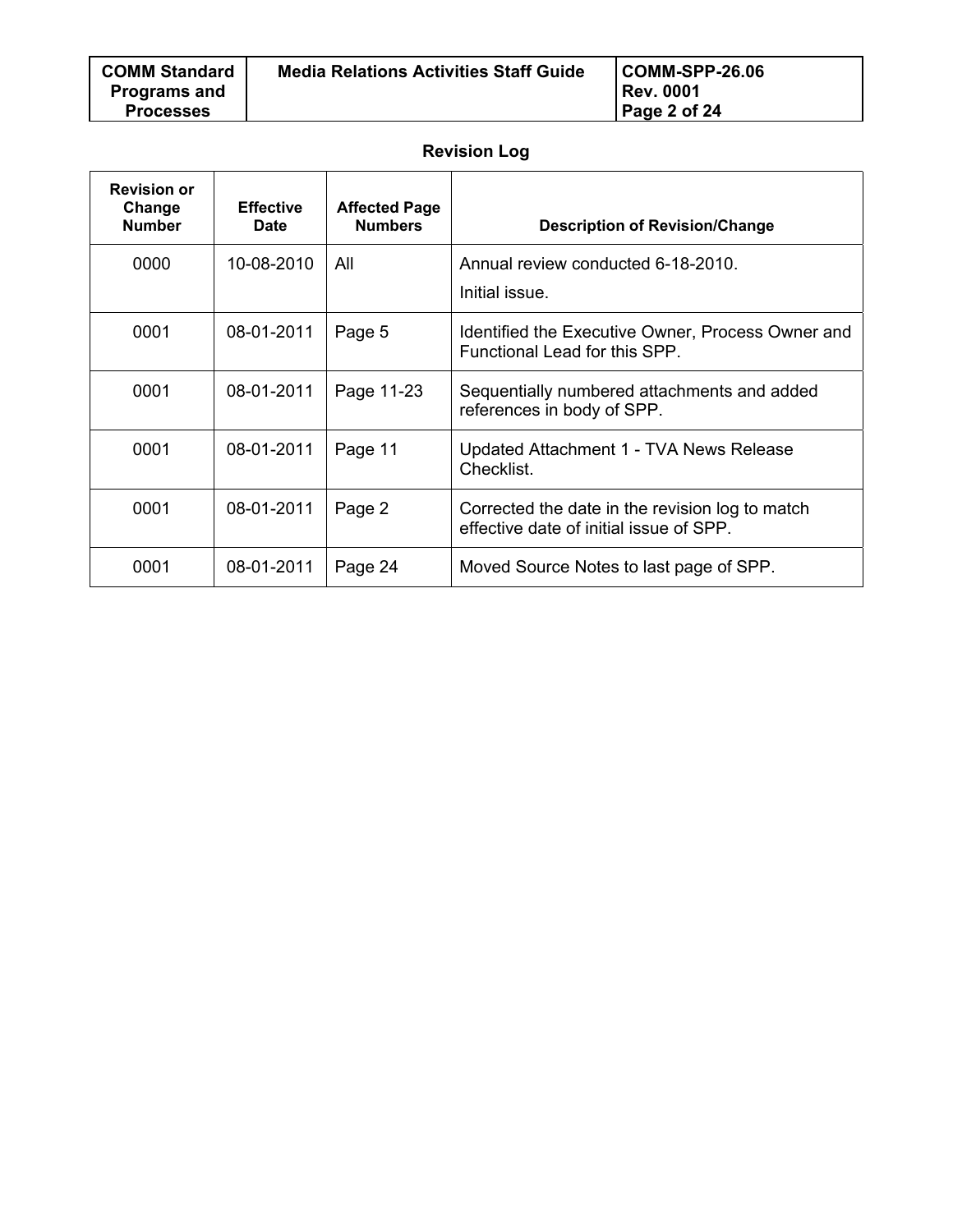## **Table of Contents**

| 1.0 |                      |  |  |
|-----|----------------------|--|--|
| 2.0 |                      |  |  |
| 3.0 |                      |  |  |
| 3.1 |                      |  |  |
|     | 3.1.1                |  |  |
|     | 3.1.2                |  |  |
|     | 3.1.3                |  |  |
| 3.2 |                      |  |  |
| 4.0 |                      |  |  |
| 4.1 |                      |  |  |
| 4.2 |                      |  |  |
| 5.0 |                      |  |  |
|     | <b>Attachment 1:</b> |  |  |
|     | <b>Attachment 2:</b> |  |  |
|     | <b>Attachment 3:</b> |  |  |
|     | <b>Attachment 4:</b> |  |  |
|     | <b>Attachment 5:</b> |  |  |
|     | <b>Attachment 6:</b> |  |  |
|     | <b>Attachment 7:</b> |  |  |
|     | <b>Attachment 8:</b> |  |  |
|     |                      |  |  |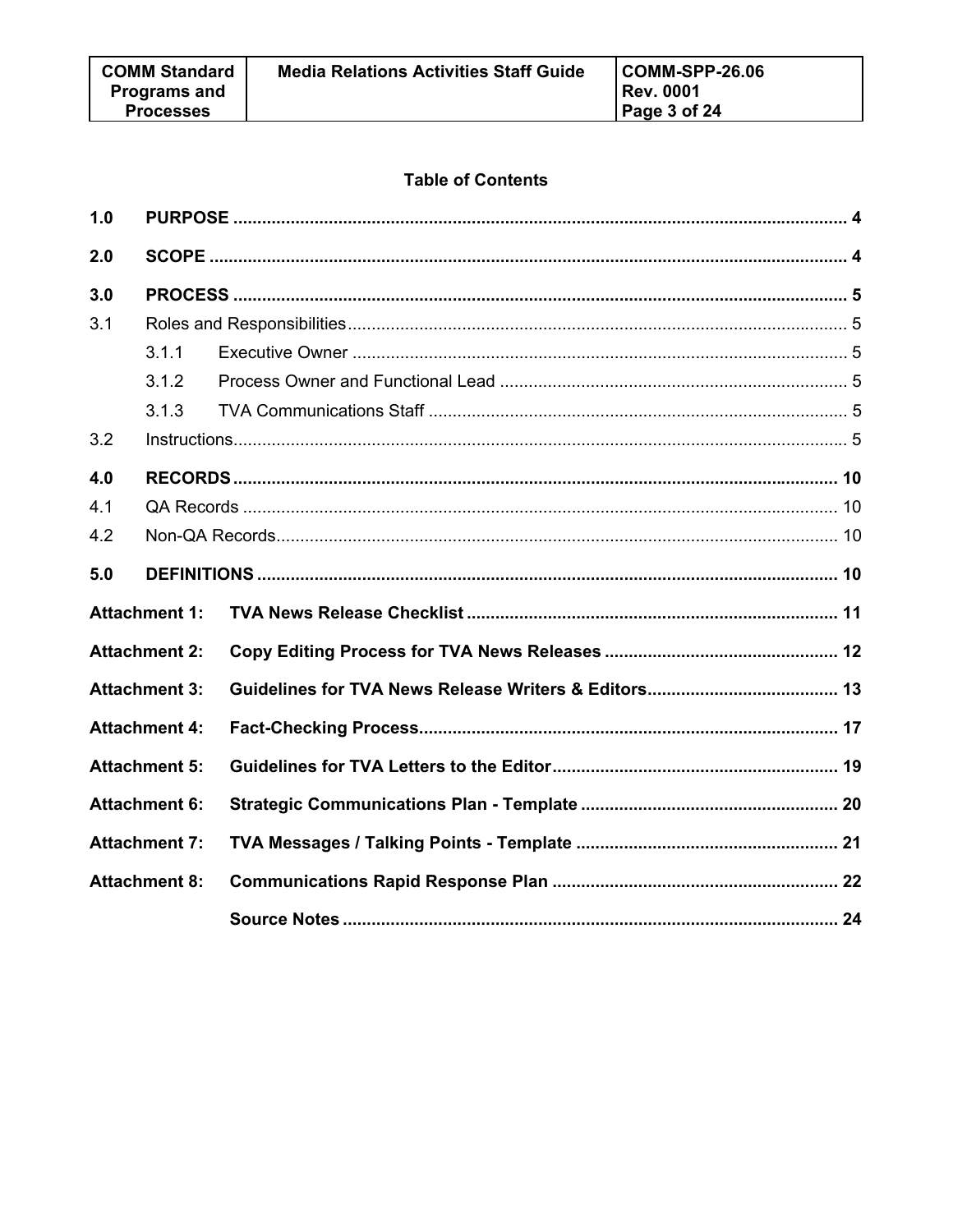#### **1.0 PURPOSE**

This procedure documents the development, review and approval of communications materials for release to the public through TVA's media relations organization.

## **2.0 SCOPE**

In government and business settings, media relations specialists typically field multiple incoming calls from members of the news media each day and are available to respond to media inquiries 24/7. For example, TVA's media relations activities in a "typical" year include the following:

- About 1,500 media calls
- About 25 media events (news conferences, briefings, etc.)
- About 250 interviews arranged
- More than 3,000 news articles published about TVA

Key tasks for media relations specialists are to respond to media inquiries and requests for information; determine need for, plan, and staff news conferences, briefings, and interviews; determine need for, draft, and coordinate approval of news releases; pitch stories of interest; and develop background materials for use in responding to inquiries.

Operating principles for media relations specialists are:

- Be accurate
- Be timely
- Avoid speculation
- Avoid jargon
- Provide what you can, as soon as you can, realizing that conditions will change and new information will become available

Every effort is made to respect and honor media deadlines; although, given the scope and complexity of TVA's business operations, some requests may require more time to assure an accurate response.

**Review Cadence:** This procedure will be reviewed annually with the review documented in the Revision Log.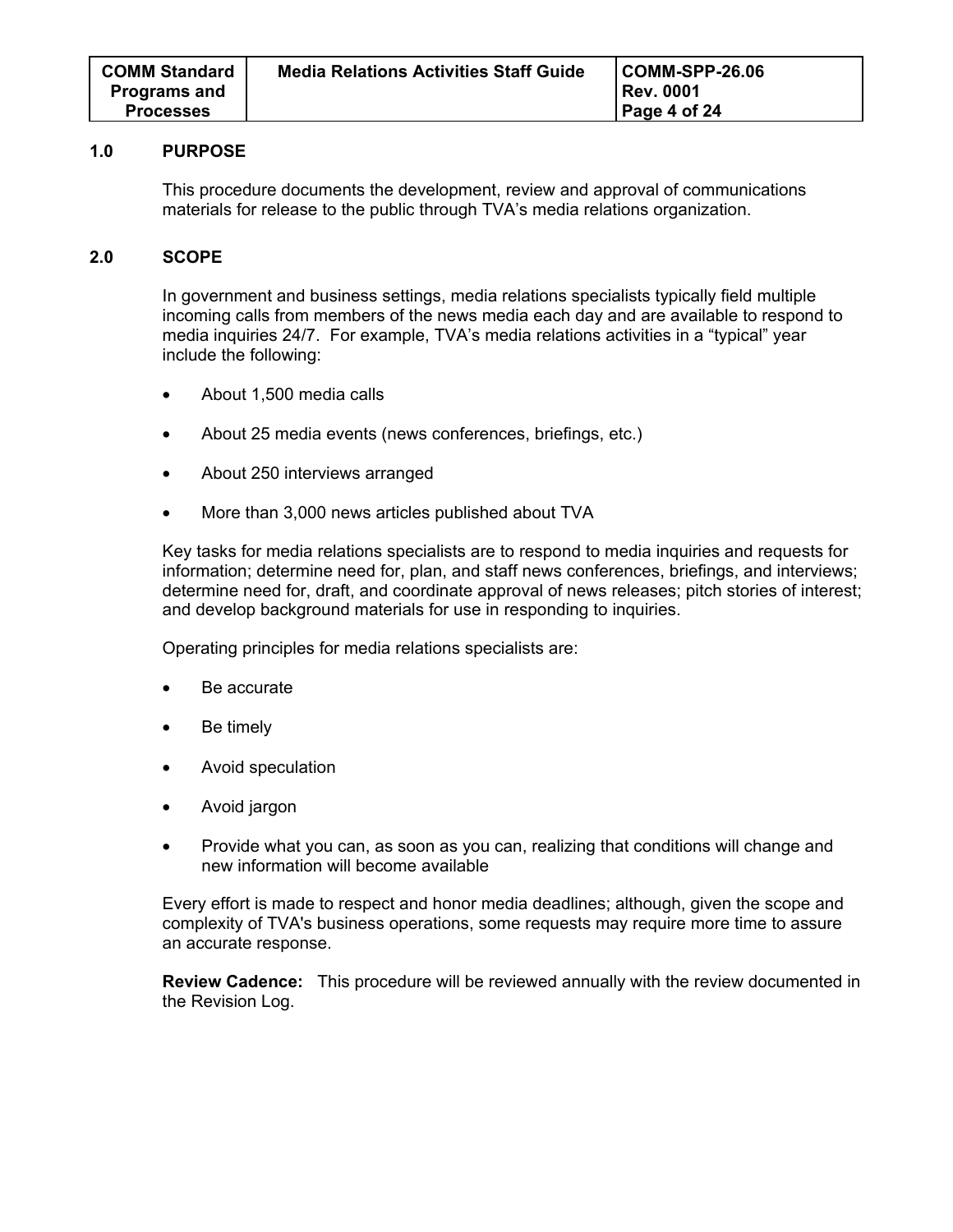## **3.0 PROCESS**

#### **3.1 Roles and Responsibilities**

#### **3.1.1 Executive Owner**

The Group President, Strategy and External Relations serves as executive sponsor of this SPP and makes necessary delegations for its implementation.

## **3.1.2 Process Owner and Functional Lead**

The Senior Vice President, Communications serves as process owner for this SPP. Media Relations staff is the functional lead for the activities described in this SPP although other Communications staff also performs these functions.

## **3.1.3 TVA Communications Staff**

Use a variety of resources to develop or draft communications materials, such as talking points and news releases. Staff may use existing technical, financial and other documents; interviews with subject matter experts from throughout the corporation; and their own knowledge of TVA.

Staff also use previously approved materials from electronic or hard-copy files, such as news releases, official statements, and fact sheets. Staff may also access reference documents, such as testimony provided to state or federal agencies or committees, and existing slide presentations. Staff is responsible for making sure information is accurate and attributable to a trustworthy source.

## **3.2 Instructions**

- A. Responding to Media Inquiries
	- 1. Media relations staff members and other Communications staff members receive media calls throughout the day and gather and verify information in order to respond accurately, thoroughly, consistently and in a timely manner.
	- 2. Depending on the level of media interest in a subject, a specific media relations staff member may be assigned to handle media calls on a given topic.
	- 3. Information for responding to media inquiries often comes from previously verified, prepared information, including TVA's Form 10-K, fact sheets, talking points and other publicly available documents.
	- 4. Media relations staff members may contact TVA subject-matter experts to gather information for a reporter or to arrange for the expert to conduct an interview with the reporter.
	- 5. In preparing responses to media inquiries using input from subject-matter experts, staff members gather information from the subject-matter experts and confirm with the subject-matter experts that the information is correct and addresses the inquiries accurately. Whenever practical, staff members verify the information against previously released material and with additional internal or external subject-matter experts. [Reference Attachment 4 - Fact Checking Process]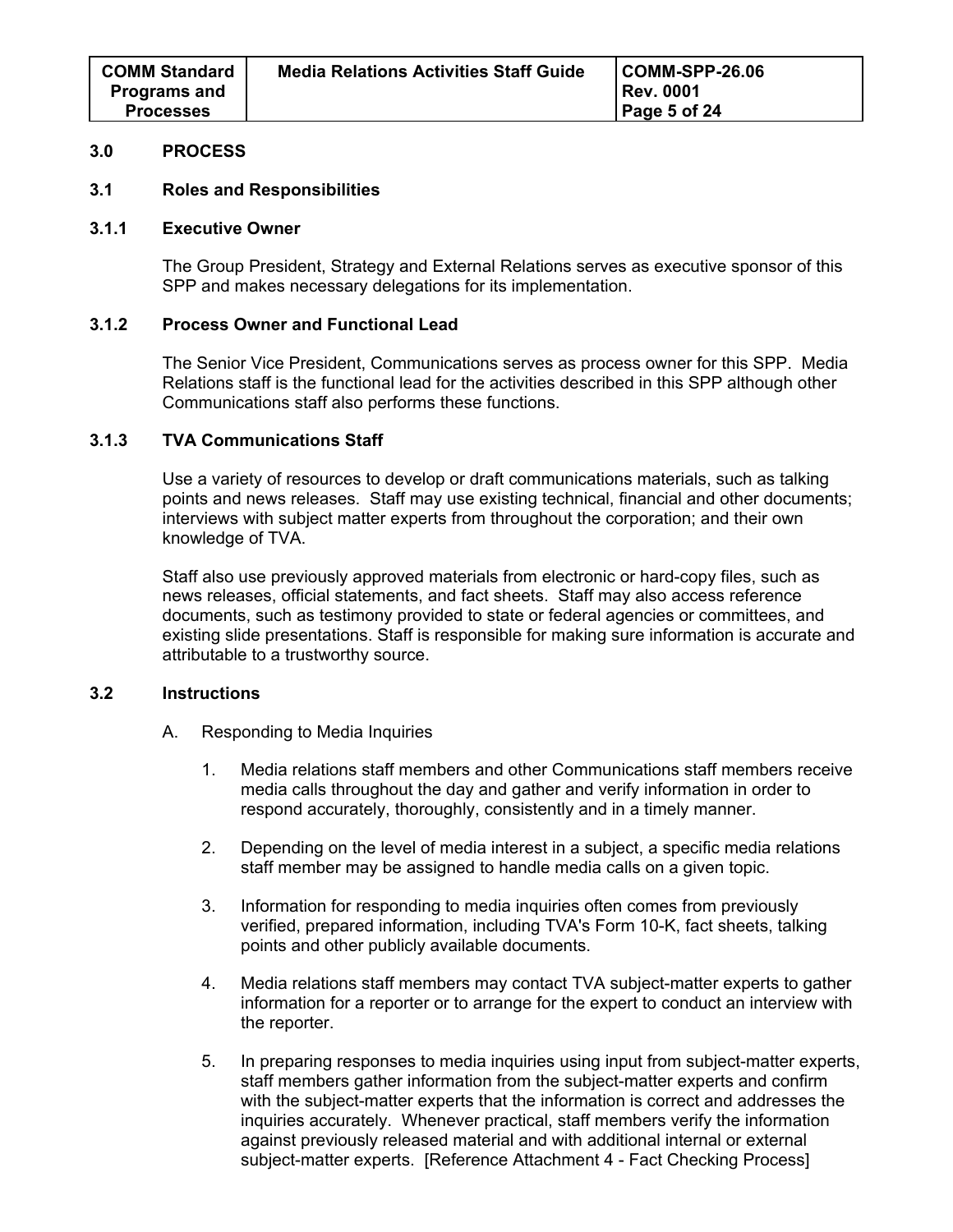- 6. Media relations staff members assist subject-matter experts in preparing for live interviews or conversations with reporters by reviewing factual material that is likely to be relevant and confirming its accuracy with the subject-matter experts or other sources. [Reference Attachment 6 - Strategic Communications Plan]
- 7. Staff members document media inquiries, the information used in responding, and the sources of the information used in responding in the Media Activities Database.
- B. Developing Communications Materials / Products
	- 1. Media Relations staff members and other Communications staff follow standard news writing practices and *The Associated Press Stylebook*.
	- 2. News releases are written, approved and issued for TVA announcements of interest to the public on a variety of topics, ranging from campground openings to price changes. [Reference Attachment 3 - Guidelines for TVA News Release Writers and Editors]
	- 3. Once a draft document is developed, staff members request reviews from subjectmatter experts and executives with oversight responsibility. These reviews and associated corrections and revisions ensure that staff members accurately translate technical language in a way that communicates effectively to the general public. [Reference Attachment 1 - TVA News Release Checklist]
	- 4. This process typically involves multiple reviewers; communications staff members work with the reviewers to reconcile all comments. [Reference Attachment 2 - Copy Editing Process for TVA News Releases]
	- 5. When a topic is less newsworthy than an "announcement" or originates from a source other than TVA, an official TVA comment may be appropriate. A TVA statement is developed, coordinated and issued for such needs. Statements may be attributed either to an individual or issued simply on behalf of TVA.
	- 6. Fact sheets are developed for conveying particularly high visibility technical topics.
	- 7. Talking points and background question-and-answer documents may be developed for internal use only as executives and subject-matter experts prepare for interviews, briefings, news conferences, conversations with stakeholders, etc. [Reference Attachment 7 - TVA Messages / Talking Points - Template]
	- 8. Once a communications product is approved as conveying accurate and relevant information that TVA believes will aid in the public's understanding of the issue or program, the draft is finalized, converted to a PDF file, and distributed to media.
	- 9. Media relations staff distributes final products electronically through an external service or through targeted e-mails to members of the news media.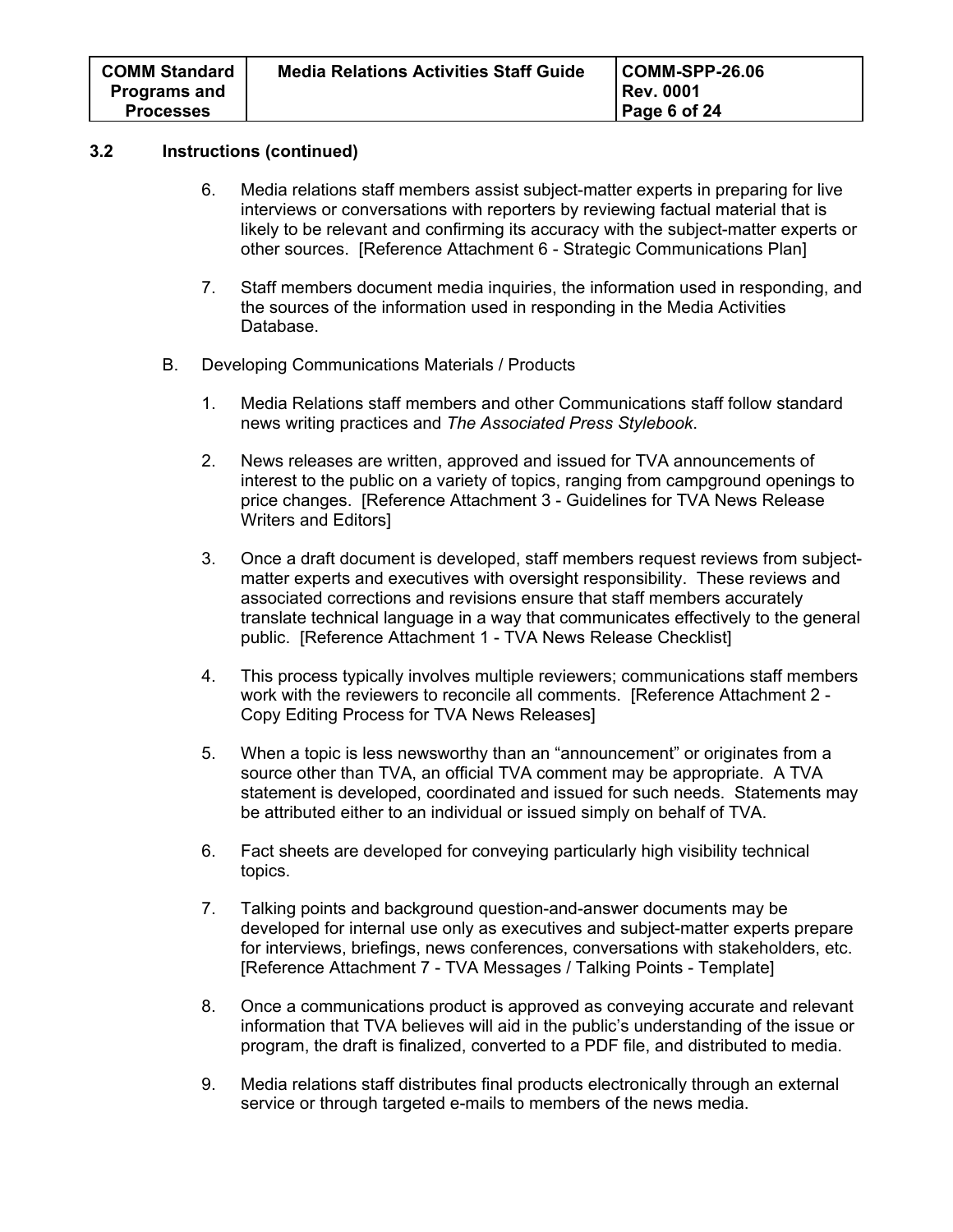- 10. Staff members then send products by e-mail to pertinent TVA staff for use in TVA Today and for file copy. Final versions are saved electronically on the media relations server and in the Electronic Document Management System in accordance with established records schedules.
- C. Staff Coordination
	- 1. Media relations staff members and the senior manager for Media Relations meet weekly to identify major issues and assignments for the week.
	- 2. Less formal communications take place in person or via e-mail multiple times each day.
	- 3. Media relations staff members record each media inquiry, including the news outlet and reporter, content of questions, and content of response as a "Media Activity of Interest."
	- 4. This daily report, "Media Activities of Interest," is generated from the Media Activities Database and includes all media calls, interviews, and news releases and other materials issued during the day, as well as summaries of information used in responding to media inquiries.
	- 5. A media relations staff member reviews and finalizes the report before it is issued at the close of business each day.
- D. Media Activities of Interest
	- 1. Staff members enter their media activities into a database throughout the day.
	- 2. A media relations business support representative enters an activity whenever a news release, statement or media alert is issued and attaches the document to the activity.
	- 3. At the end of each day, a media relations business support representative reviews the activities, edits them, and adds any missing attachments referred to in the items.
	- 4. The media relations manager or designated staff member reviews the complete report.
	- 5. The business support representative confirms with the manager or designated staff member that the document is final, confirms that all needed documents are attached, and then emails the final version to the "Media Activities" distribution list.
- E. Response to Misleading or Inaccurate Reports
	- 1. Misleading or inaccurate news reports can be addressed through a number of avenues, depending on the nature and severity of the erroneous information. TVA's decisions on whether to follow up with a reporter or editor is based on several factors, including the following: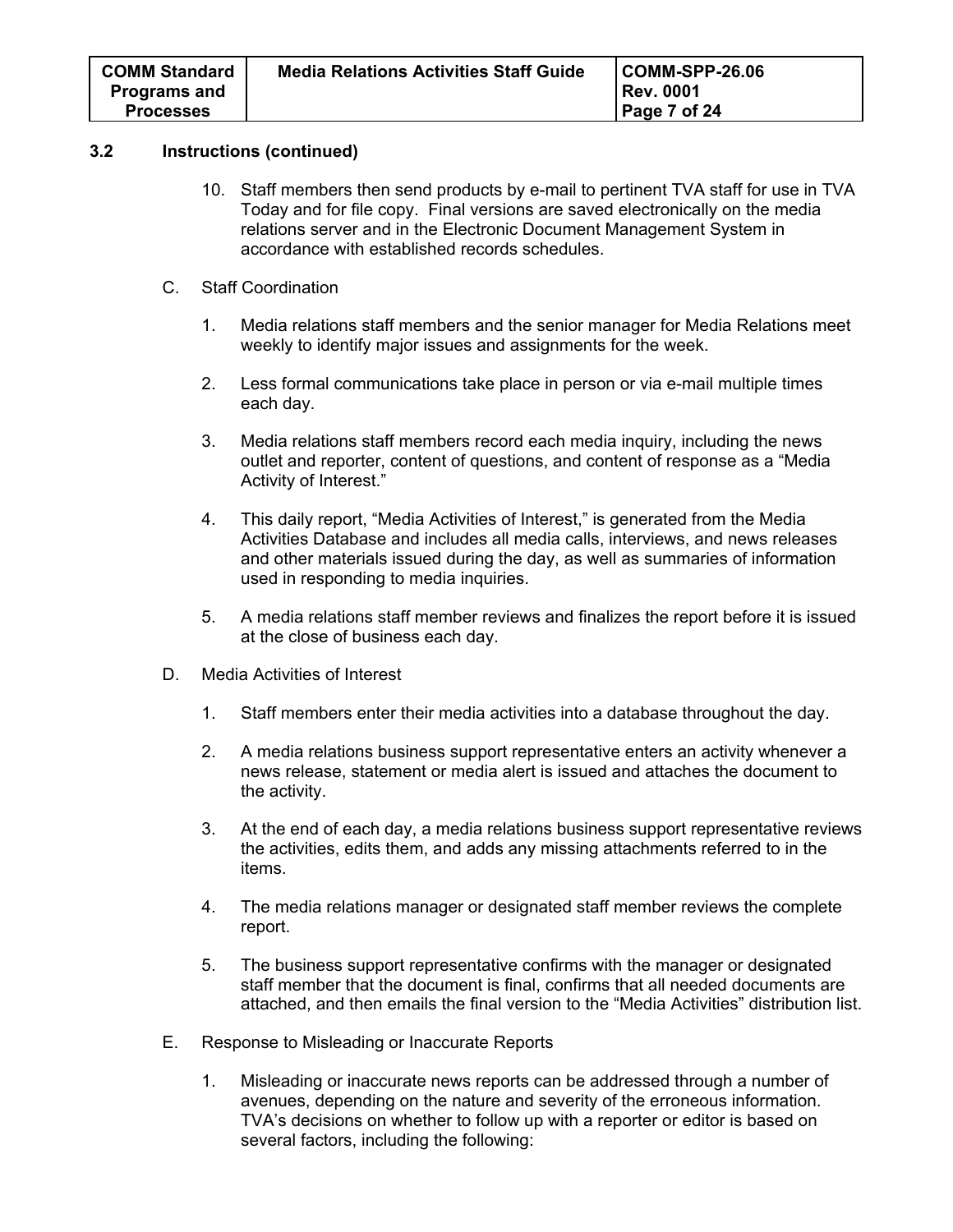- a. Degree or magnitude of the error
- b. Its impact or interest for the public
- c. The prominence or weight of the error relative to the whole story or news segment
- d. TVA's relationship and experience with the reporter or media outlet
- e. Future coverage implications
- 2. Very significant errors of facts or erroneous statements are addressed through the Rapid Response process. [Reference Attachment 8 - Communications Rapid Response Plan]
- 3. Minor errors or misinterpretations, particularly minor errors in a complex story, generally do not warrant correction but may be mentioned in a subsequent conversation with the reporter.
- 4. More significant errors are pointed out to the reporter for the purpose of clarifying the information and preventing repeated errors. (Reporters often will correct the online version of a story, even if a formal correction is not needed in the print version.)
- 5. Consistently erroneous material is discussed in more detail with the reporter and, as appropriate, the editor.
- 6. Letters to the editor are generally used for correcting misinformation of significance. Letters are developed through the standard process of working with subject-matter experts to develop content, which is reviewed at the appropriate levels. [Reference Attachment 5 - Guidelines for TVA Letters to the Editor]
- 7. Interested stakeholders may be made aware of a letter or the information it contains, in addition to the letter being submitted to the media outlet.
- 8. Corrections to media reports are recorded in the daily report "Media Activities of Interest."
- F. Media Duty

For after-hours and weekend media inquiries, staff persons are assigned to media duty on a rotating basis. When after-hours calls come into the 24-hour media line (865-632- 6000), the TVA operator transfers the caller to the assigned staff person.

- 1. Media duty schedules are created every six months by the Media Relations manager or business support representative.
- 2. Staff members responsible for media duty include the regular media relations staff, as well as other Communications staff members.
- 3. Media duty responsibilities are from Tuesday through the following Monday.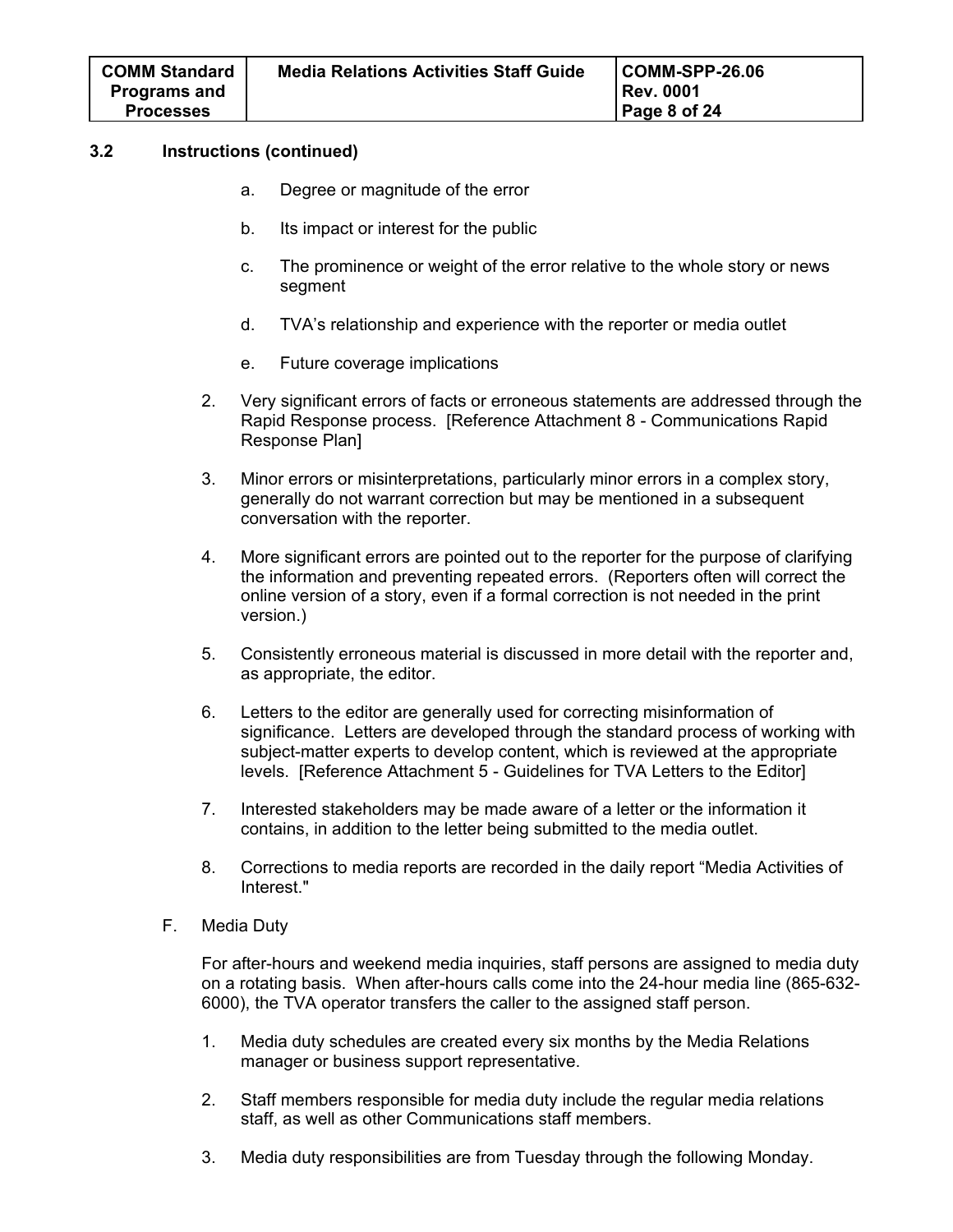- 4. Copies of the schedule are provided to Communications senior management, staff members and the TVA operator.
- G. Press Conferences and Media Briefings

TVA may hold a news conference or media briefing to announce a major project initiation or completion, a major policy or organizational change, or other significant business event.

The following instructions are followed for a news conference or media briefing:

- 1. Call Facilities Management to reserve a meeting room. In Knoxville or Chattanooga, the auditorium space is preferable.
- 2. Notify TVA Police of the date and time of the briefing.
- 3. Secure audio/visual support through Creative Services. If necessary, arrange for the video to be added to tva.com.
- 4. Schedule a dry run with the speakers to review their presentations and prepare for possible questions.
- 5. Issue a Media Alert to invite media to the briefing.
- 6. Prepare press kits containing a news release and any other pertinent information.
- 7. At the briefing, a member of the Communications staff introduces each speaker and moderates the question-and-answer session with reporters.
- 8. Following the briefing, distribute the news release or other materials to interested media not in attendance.
- H. Board Meeting Support
	- 1. Dates and locations for upcoming board meetings are identified and posted as tentative on tva.com by Creative Services.
	- 2. The Office of the General Counsel sends the agenda for TVA Board meetings to the Federal Register to be published at least one week in advance of each board meeting. On the same day the agenda is published in the Federal Register, Media Relations staff sends the agenda to the media. If the notice is published after close of business, the agenda is sent to the news media and posted on tva.com the next morning.
	- 3. When the agenda is posted on tva.com, Creative Services posts the invitation to register to speak at the public listening session, if a listening session is to be conducted.
	- 4. Members of the media typically attend public listening sessions conducted in conjunction with TVA Board meetings. These sessions are managed and moderated by a member of the TVA Ombudsman's staff.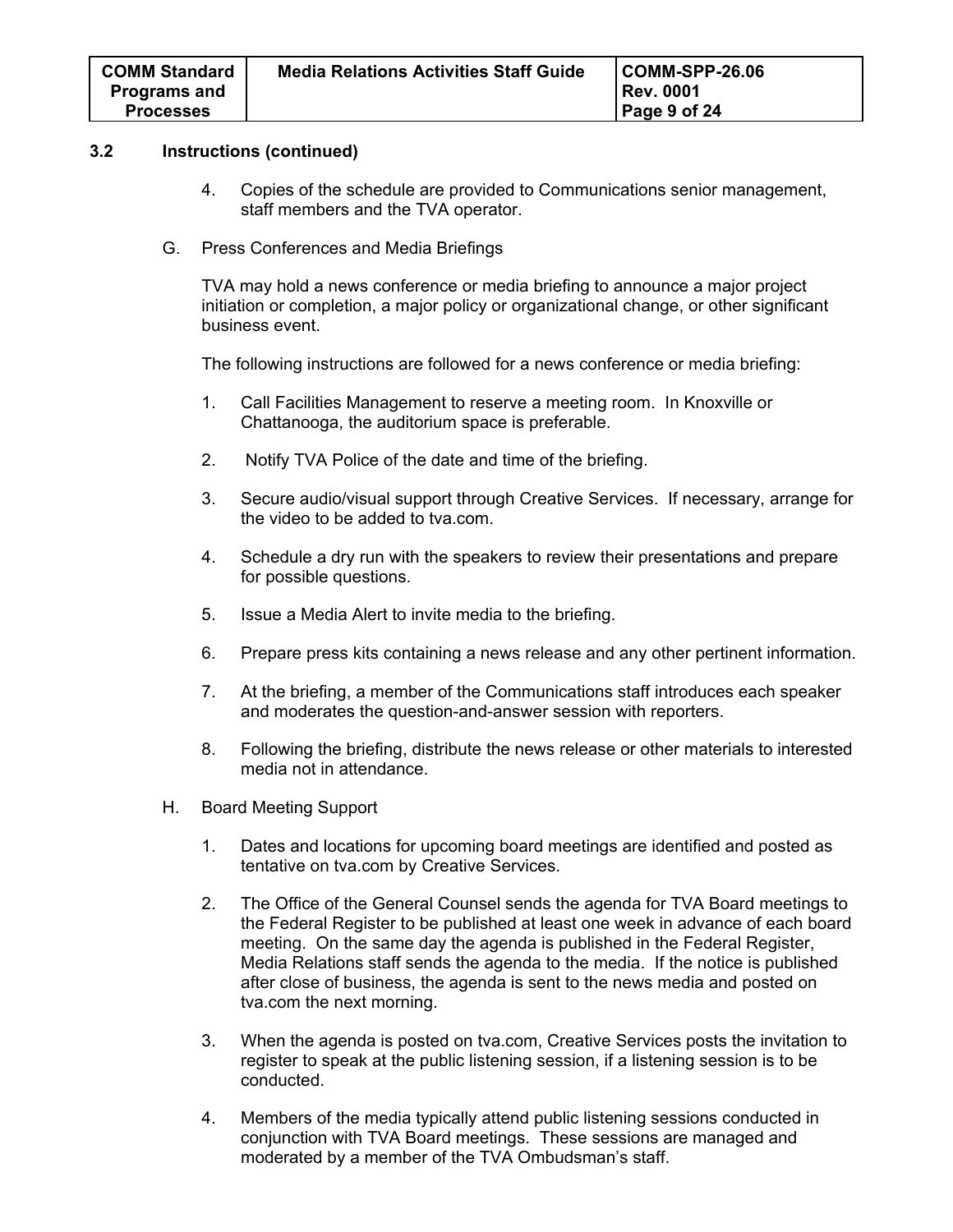- 5. Media Relations staff members arrive at the public listening session or TVA Board meeting in time to identify and greet members of the media as they arrive and stay to coordinate any follow up questions after the meeting and any media briefing by executives.
- 6. Employee Communications coordinates streaming media support with Information Technology.
- 7. Members of the Communications administrative team are available during the meeting to handle media phone calls and e-mails and to compile, duplicate, email and otherwise facilitate getting copies of material to members of the media.
- 8. Hard copies of slides that speakers use in the meeting, fact sheets and other background information may be provided to members of the media at the beginning of the meeting or during a meeting.
- 9. The Chief Executive Officer, key executives, and/or board members may be available to answer questions from the media after the board meeting. Typically, a separate room is reserved for this purpose and a media relations specialist moderates the session. Alternatively, members of the media may approach individual executives or board members one-on-one or in small groups immediately after the board meeting and in the same room.
- 10. After the meeting, a news release and other materials may be provided to media who attend the meeting. The materials are also issued to other interested members of the media and posted in TVA's electronic newsroom on tva.com.

## **4.0 RECORDS**

**4.1 QA Records** 

**None** 

## **4.2 Non-QA Records**

Communications will keep records as described in its Comprehensive Records Schedule (CRS) located at.insidenet.tva.gov/org/admin/is/edms/crs.htm

## **5.0 DEFINITIONS**

**None**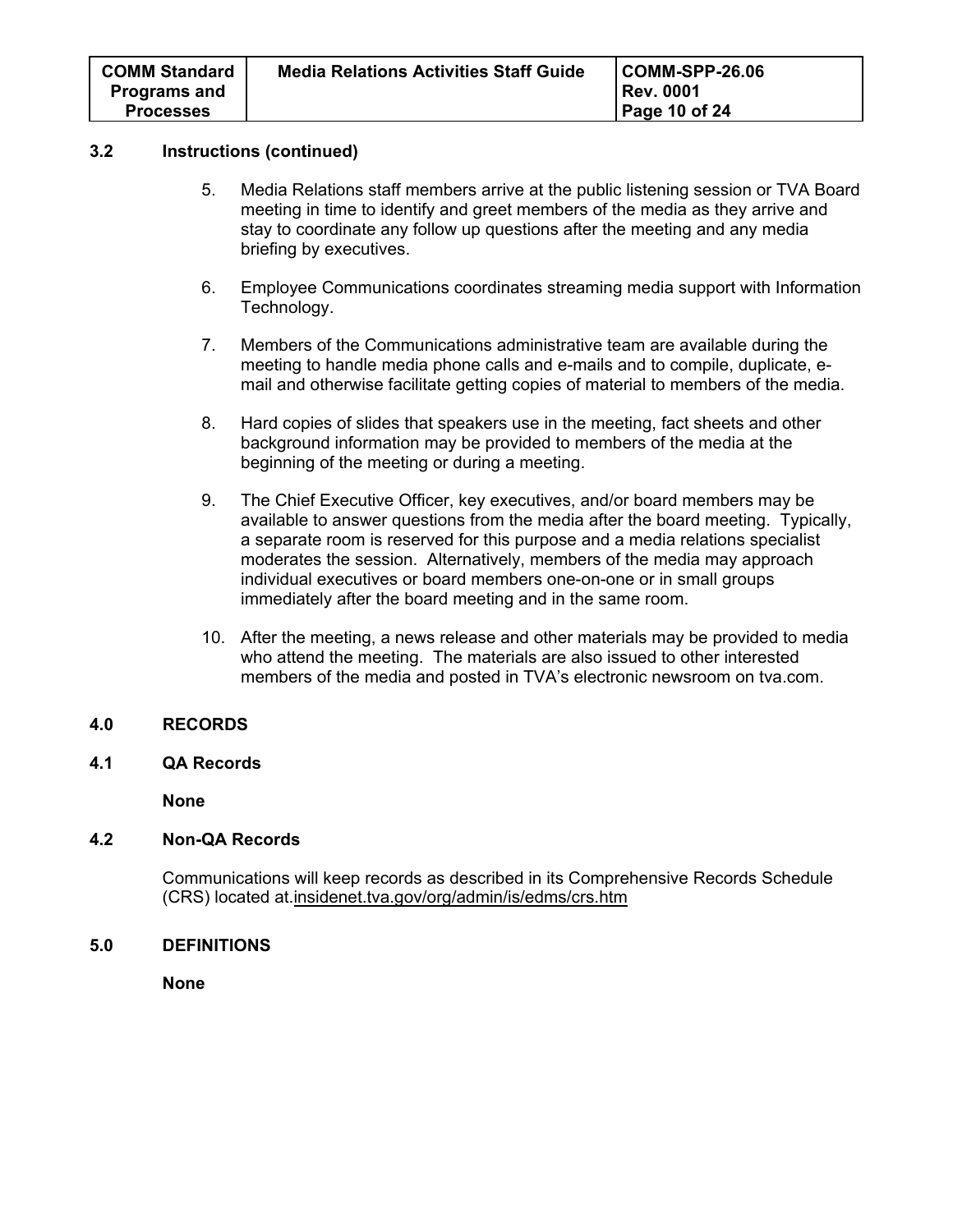## **Attachment 1 (Page 1 of 1)**

# **TVA News Release Checklist**

|             | <b>ACTION</b>                                                                                                                                                           | <b>DATE</b> | <b>NAME OF REVIEWER/ISSUER</b>                                  |
|-------------|-------------------------------------------------------------------------------------------------------------------------------------------------------------------------|-------------|-----------------------------------------------------------------|
| $\mathbf 1$ | NEWS RELEASE WRITER                                                                                                                                                     |             |                                                                 |
| 2.          | <b>MEDIA RELATIONS reviews and edits</b>                                                                                                                                |             |                                                                 |
| 3.          | ORGANIZATION CONTACT, ACCOUNT MANAGER &<br>SUBJECT MATTER EXPERT review draft                                                                                           |             | List reviewer's names and dates of<br>review                    |
| 4.          | If changes: MEDIA RELATIONS reviews/edits                                                                                                                               |             |                                                                 |
| 5.          | MEDIA RELATIONS determines if review is needed from<br>technical staff, account manager, or OGC                                                                         |             |                                                                 |
|             | If yes, list reviewer's names and date of review                                                                                                                        |             |                                                                 |
| 6.          | MEDIA RELATIONS sends draft to the ORGANIZATION<br>EXECUTIVE for review, with a cc to the account<br>manager and appropriate direct report to the<br>Communications SVP |             |                                                                 |
| 7.          | If changes, MEDIA RELATIONS edits                                                                                                                                       |             |                                                                 |
| 8.          | MEDIA RELATIONS does fact-check and copy edit                                                                                                                           |             |                                                                 |
| 9.          | If any outside companies/agencies are mentioned in the<br>release, the MEDIA RELATIONS LEAD informs and<br>coordinates with their communications staffs                 |             |                                                                 |
|             | 10. COMMUNICATIONS SVP reviews and determines<br>whether CEO/board review is necessary                                                                                  |             | Send the SVP a list of everyone who<br>has reviewed the release |
|             | 11. If significant changes: MEDIA RELATIONS sends to<br>account manager for review again                                                                                |             |                                                                 |
|             | 12. BUSINESS SUPPPORT REP converts document to PDF<br>format and issues FYI copy to standing list                                                                       |             |                                                                 |
|             | 13. MEDIA RELATIONS LEAD reviews distribution list;<br>sends final copy to any outside companies/agencies                                                               |             |                                                                 |
|             | 14. BUSINESS SUPPORT REP distributes to the media,<br><b>Creative Services and Employee Communications</b>                                                              |             |                                                                 |
|             | 15. BUSINESS SUPPORT REP enters final copy of news<br>release into EDMS                                                                                                 |             |                                                                 |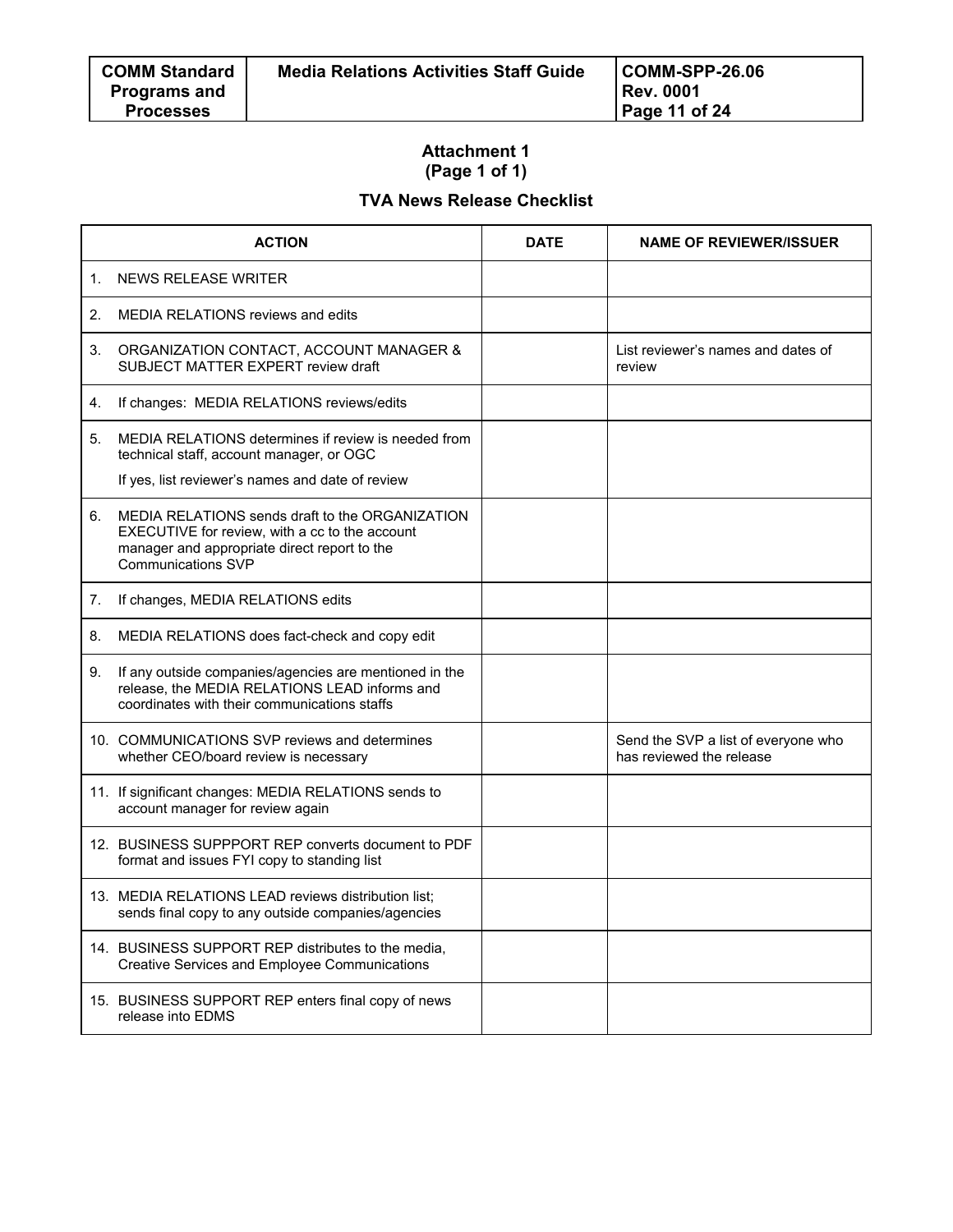## **Attachment 2 (Page 1 of 1)**

## **Copy Editing Process for TVA News Releases**

All draft news releases and other materials prepared for release to the news media go through a copy editing process similar to that used in newsrooms to ensure the quality of the content. Copy editing is done by a staff member other than the person who drafted the material.

Copy editing is typically conducted at the same time as the fact-checking process and by the same staff member. If necessary, the two processes can be conducted separately. Primary responsibility for copy editing and fact-checking of news releases and other materials for the news media is assigned to a media relations staff member.

While staff members who draft materials are responsible for the technical and grammatical accuracy of their materials, the fact-checking and copy editing processes provide an independent review to ensure accuracy and quality, similar to a newsroom's copy desk. Combined with the fact checking process, copy editing:

- Verifies that the content of the news release or other document is accurate and its facts are consistent with those of the 10-K or more current information that TVA makes publicly available, as called for in the Fact-Checking Process.
- Corrects any errors in the document's structure, format, grammar or use of AP style.
- Ensures that no editorializing, "spin," promotional statements or personal opinions, beliefs or ideologies are present.
- Identifies missing information, such as context or background that should be included in the document.
- Simplifies the language, including eliminating all but the best-known acronyms, so the information is clear to the general audience. Checks with the original source to ensure that simplified information is still accurate.
- Generally polishes and improves the document so that it communicates clearly and concisely.

The copy editor is responsible for informing other staff members about corrections to their documents so that they can continuously improve the drafts they produce.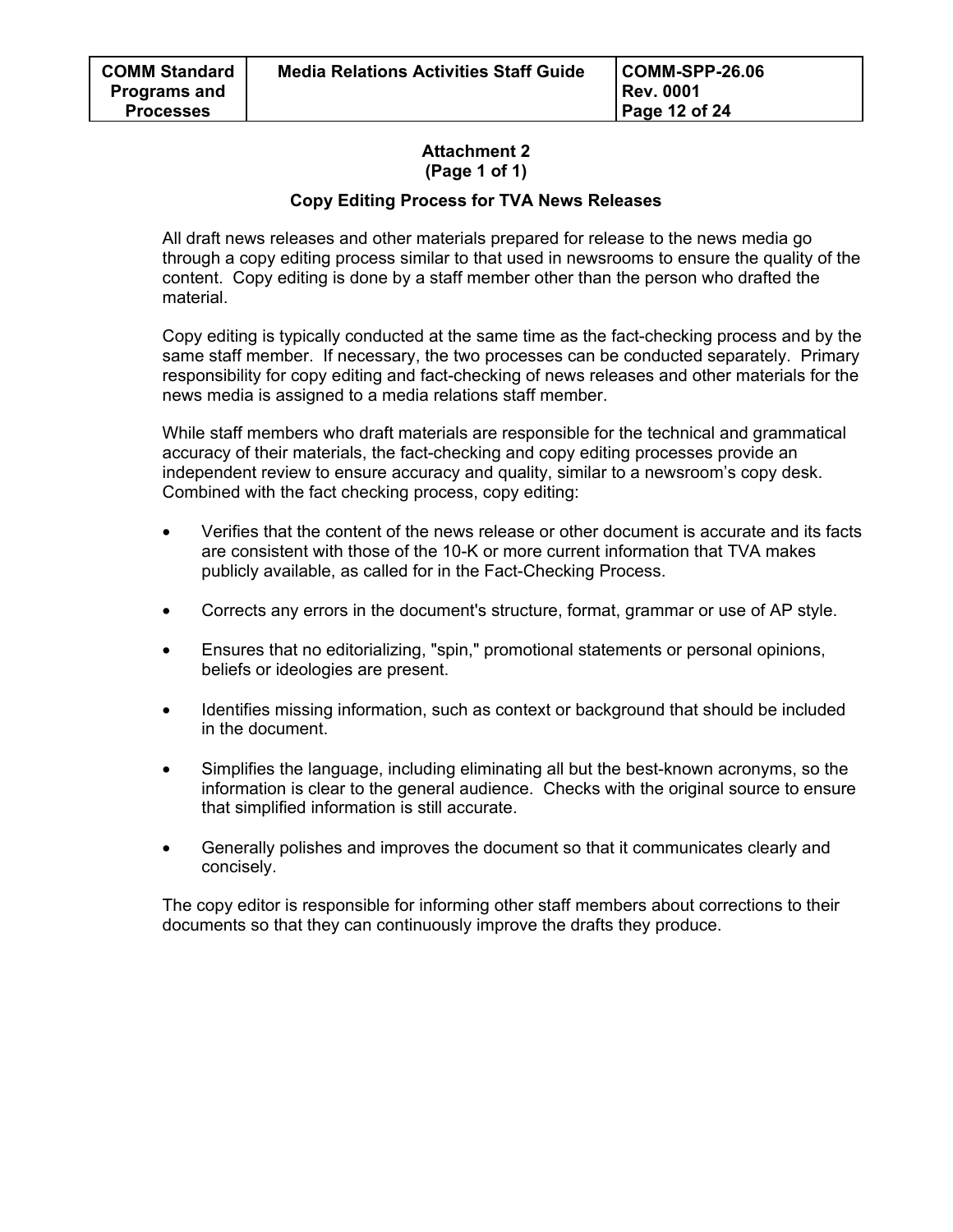## **Attachment 3 (Page 1 of 4)**

## **Guidelines for TVA News Release Writers & Editors**

TVA news releases cover a broad range of topics and circumstances, and these guidelines should be followed closely whenever practical. TVA Communications staff members are expected to use their judgment and consult their supervisors on any significant deviations from these guidelines.

## **TVA News Releases**:

- Follow Associated Press style.
- Should not exceed 650 words or two pages in most cases. (Longer releases should be cleared in advance with Communications management.)
- Should have a one-line headline that includes "TVA" and accurately states the theme of the release.
- Should have "Tennessee Valley Authority" in the lead sentence.
- Should be written like a newspaper story.
- Should contain datelines, which follow AP style, to tell the reader where events are taking place.
- Should make sense to people who do not work at TVA.

## **Lead / Body of Release**

The lead should be 35 words or less in most cases and should use active verbs. Pick the most relevant point and relate it to TVA. Ensure the information in the release answers the basic questions of "who, what, when, where, why and how."

Example: *The Tennessee Valley Authority announced Monday that new pollution control devices will be installed at four coal-fired power plants to reduce emissions of sulfur dioxide, a chemical linked to acid rain*.

Remaining paragraphs should be 50 to 100 words each and written in an "inverted pyramid" style as shown in Illustration 1 (i.e. the broad base represents the most newsworthy information; the narrow tip represents the least newsworthy.)

## **Use of Quotations**

Under most circumstances, limit releases to three quotes. Each quote should be limited to two short sentences, or, in rare circumstances, three. Typically, the first quote should comprise the second or third paragraph of the release. Quotes should be written similar to a sound bite and in plain English.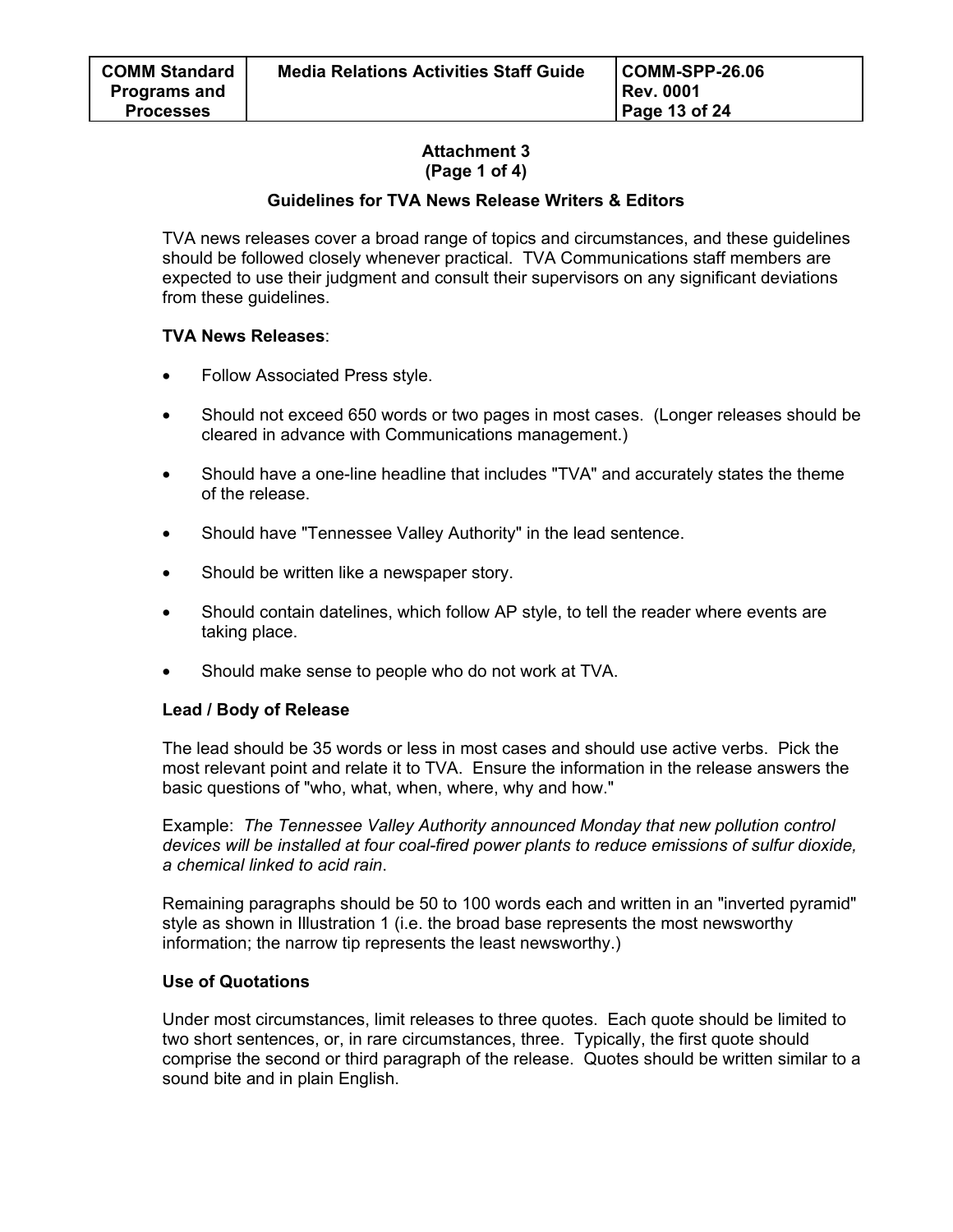## **Attachment 3 (Page 2 of 4)**

## **Guidelines for TVA News Release Writers & Editors**

Example: *"Pollution control devices such as scrubbers have helped reduce U.S. power plant emissions of sulfur dioxide by more than 80 percent since 1980," said xxxxx.* 

Quotations should add significant content, perspective or information to the release. They should not be used for promotion or praise. Avoid congratulatory or "we are pleased" quotes. Also avoid quotes not directly related to the subject matter of the release.

Example of bad quote: *"The TVA team has worked long hours to get this plant up and running, and we are looking forward to successful operations." or "We are pleased that this court ruling will allow this important project to move forward."*

Such quotations add no value; they make TVA look self-absorbed and should be avoided.

## **Datelines**

TVA news releases should begin with a dateline, following AP style, to tell the reader where events are taking place. Datelines should be the city where the activity is taking place. In accordance with AP style, type the name of the city in all capital letters and the state or country in upper/lower case.

Example: KNOXVILLE, Tenn.; PADUCAH, Ky.; MUSCLE SHOALS, Ala.

## **Time of Day**

In accordance with AP style, use local time at the dateline city, noting the time zone (4 p.m. EDT). Do not make conversions. If there is no dateline, use Eastern time (EDT or EST). Use "noon" and "midnight," not "12:00 a.m." or "12 p.m." Also, do not use "12 midnight," which is redundant.

#### **Day of the Week**

In accordance with AP style, use the day of the week in news releases or media advisories; do not say "yesterday" or "today."

## **Verifications**

It is the responsibility of TVA Communications (that means you, as the writer or editor of a news release, media advisory, fact sheet or other communications product) to make certain that all information is correct and verifiable. Don't assume something is correct just because it was provided by an official TVA source or because TVA has used the information in the past. Cite the source (and note the citation as a footnote, if appropriate). Ask, "How do I know this is true?" If you can't verify it, don't use it.

Whenever possible or practical, find backup verification for facts and statistics. Avoid superlatives such as "This is the largest wind contract in U.S. history" unless you have firm, verifiable backup from a credible source (someone saying so is not enough, no matter who they are).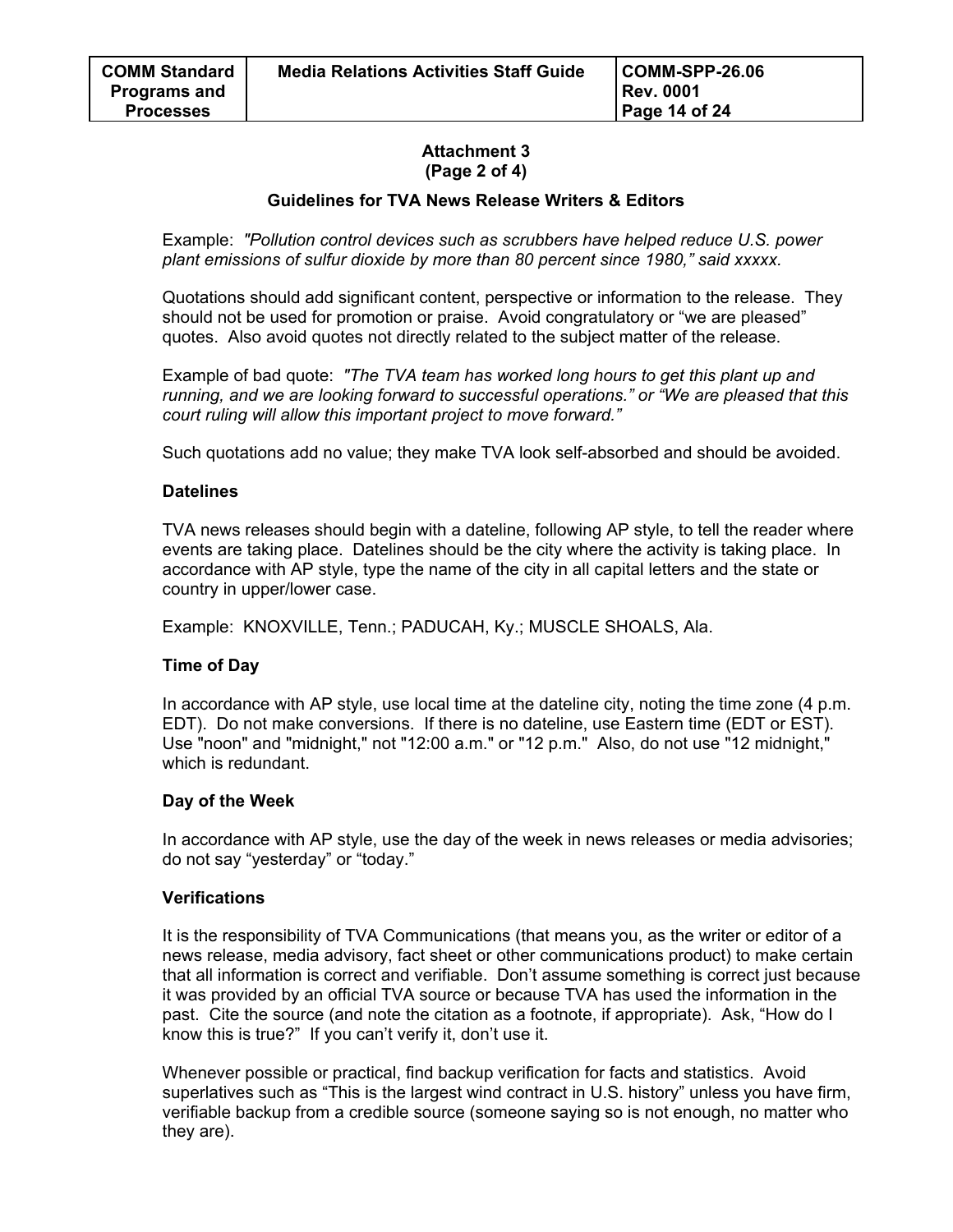## **Attachment 3 (Page 3 of 4)**

## **Guidelines for TVA News Release Writers & Editors**

Double-check all information; look up the spelling; do the math; make sure the web address actually works; call the phone number to make sure it is correct. Make sure we can back up all information we publish.

## **Spinning and Editorializing**

TVA does not allow "spin" or editorializing in its news releases and other communications products. TVA public communications stick to facts. Be careful not to "color" events, situations or information in either a positive or negative way. Do not be promotional or defensive. Don't call a TVA project "innovative," "unique" or "world class." Just describe it factually and let the reader decide how innovative or unique it is.

Do not make declarations about public health or safety. For example, it is not TVA's role to say whether drinking water is safe near a plant site or that power plant emissions pose no health risk. TVA is not a public health agency -- determinations about public safety or environmental risks are the domain of entities such as state health departments or the Environmental Protection Agency. TVA can say water samples it has tested do not exceed EPA standards -- but let EPA make the characterization on safety.

Never, under any circumstances, insert any personal, political, ideological or religious opinions or beliefs into TVA news media products. TVA Communications deals strictly with facts, not personal opinions, beliefs or ideologies.

## **Approvals**

Media Relations management will determine an approval list for each news release and similar document issued to the public. In addition to verifying all facts and figures with the original source, "approvers" also should be asked to verify key pieces of information. Document those as you receive them, using the TVA News Release Checklist.

Any person quoted in a TVA news release must verify that the quote is accurate. Any other companies mentioned in the news release must sign off in advance that the information is correct and they agree to have their name and information included in the TVA news release. All companies mentioned should receive and acknowledge a courtesy copy of the final news release before it is issued. Releases should not be issued until this step is complete.

Do not issue any news release or other communications product that you have written or edited yourself. Ask another person, who has never read it before, to give it a final check before it is issued. Remember: "You are your own worst editor!"

## **Corrections**

If TVA news releases need corrections, they shall be labeled "CORRECTION" followed by the original title. Above the headline shall be a brief explanation of the correction. A full version of the correct release will follow. Corrections shall be sent to all points that received the original news release as quickly as possible.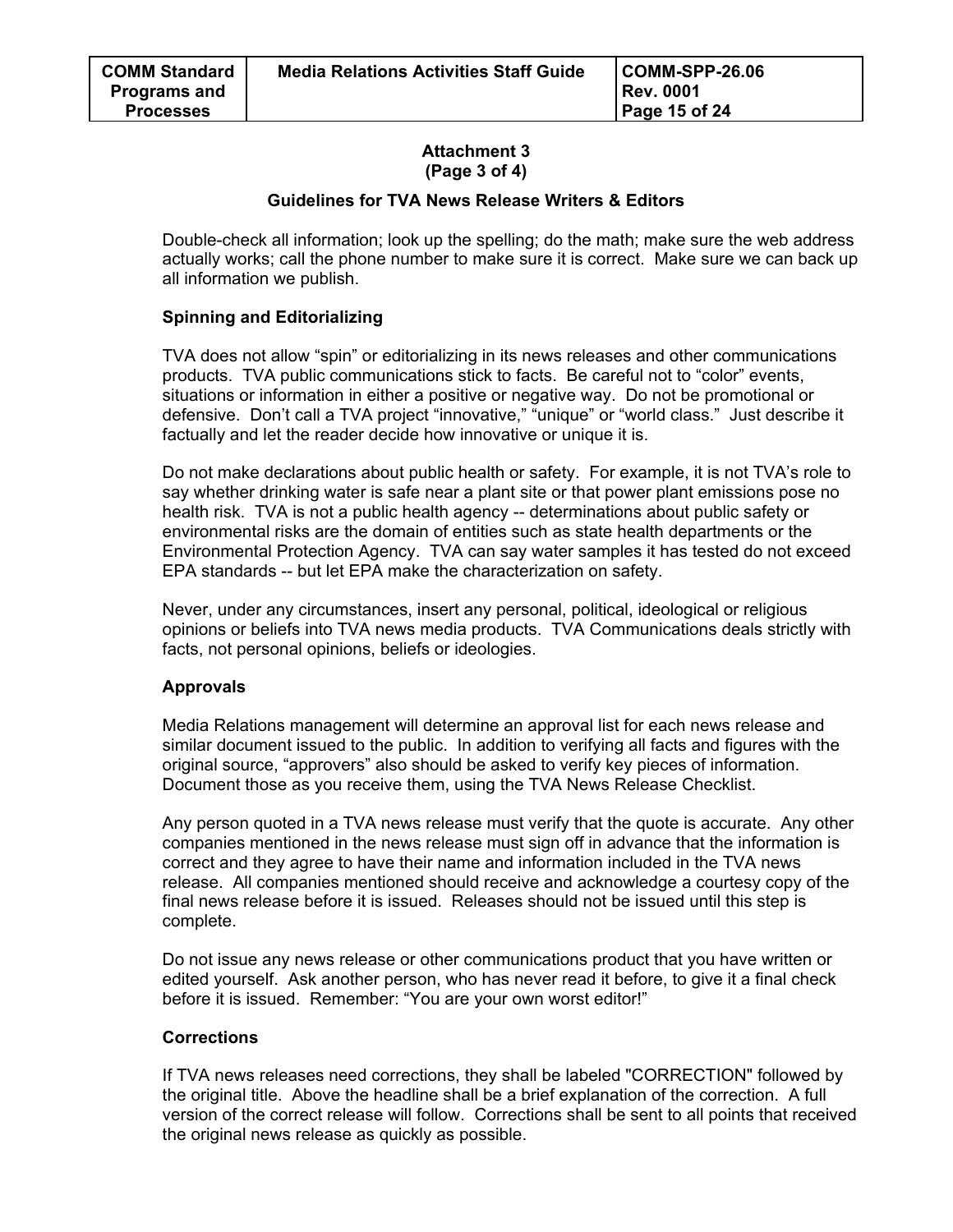## **Attachment 3 (Page 4 of 4)**

## **Guidelines for TVA News Release Writers & Editors**

Example:

*CORRECTION – Road closure date* 

*(TVA incorrectly stated the date for closing Swan Pond Road near the Kingston Fossil Plant. July 12 is the correct date. Please use the corrected version of this news release.)* 

*TVA to Close Road* 

*KINGSTON, Tenn. - The Tennessee Valley Authority will close Swan Pond Road leading to the Kingston Fossil Plant for 24 hours beginning at noon EDT on July 12 for construction work*.

**Do NOT repeat the error in the correction.**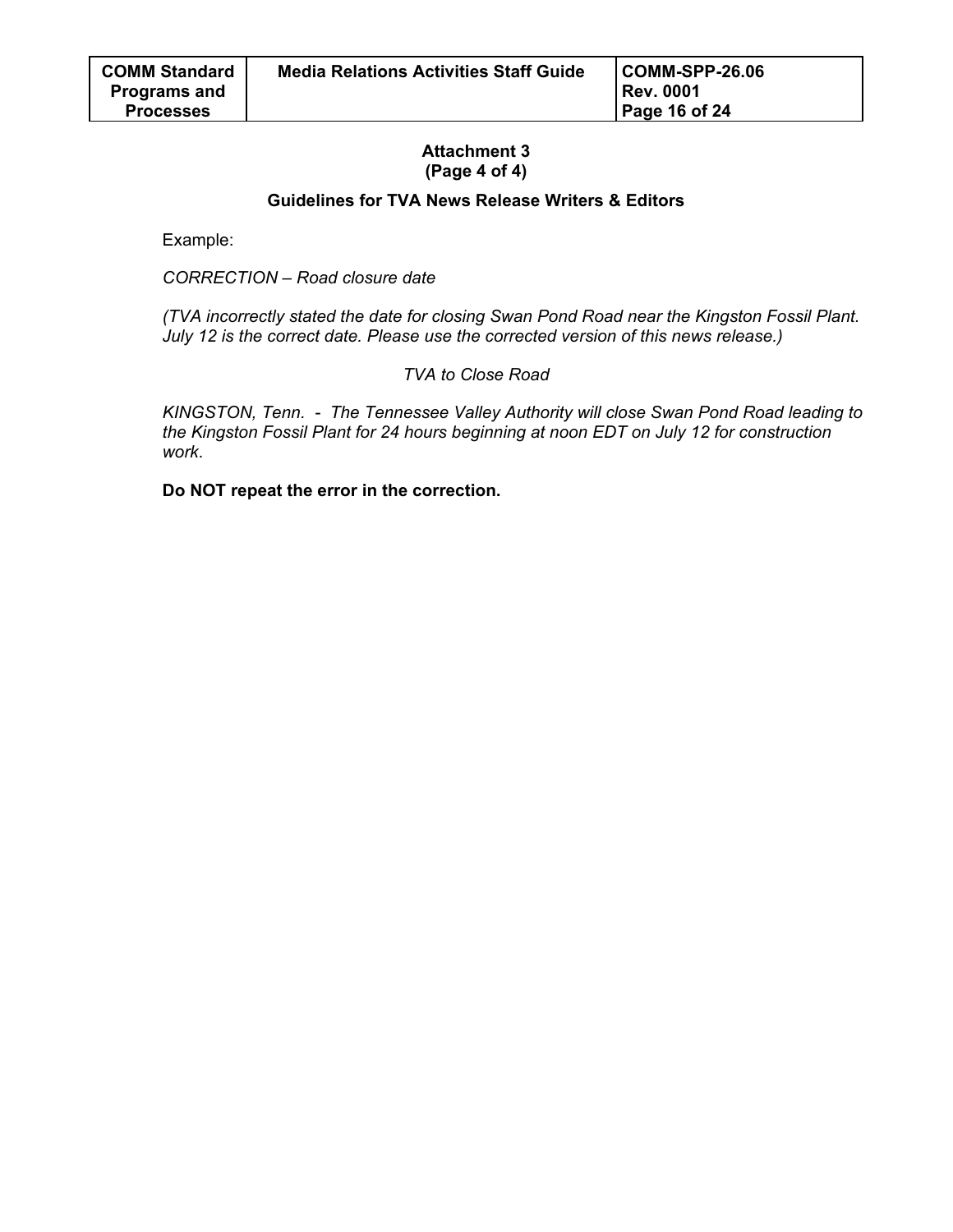## **Attachment 4 (Page 1 of 2)**

## **Fact-Checking Process**

After a document for external release is drafted, it goes through a fact-checking process conducted by a staff member other than the person who drafted the document.

The purpose of fact-checking is to independently verify the accuracy of facts and figures in the document. Facts are checked to ensure they are correct and consistent with the 10-K and similar disclosure documents. If more up-to-date, publicly available information has been finalized for the TVA Handbook or the online TVA Fact Book, those sources may be used.

If facts and figures cannot be verified through those sources, the fact-checker independently confirms the information with TVA subject-matter experts or outside sources when appropriate.

For a news release, this verification process meets the fact-check requirement in the News Release Checklist. Copy editing may be done at the same time as fact-checking.

Staffs assigned primary responsibility for fact-checking specific products are listed below.

## **Media Relations**

• A designated media relations staff member reviews all media relations materials.

## **Executive Communications and Issues Management**

- Fact-check for one another, executive speeches, including those that are written for the board.
- Fact-checks board presentations.
- Fact-checks executive bios.

## **Employee Communications**

- Reviews each Inside TVA to check the facts.
- Reviews each TVA Today.
- Reviews all Web materials that come from operating organizations.

## **Client Services**

- Reviews brochures or other materials that operating organizations provide for release through this staff.
- Reviews all other materials for the operating organizations.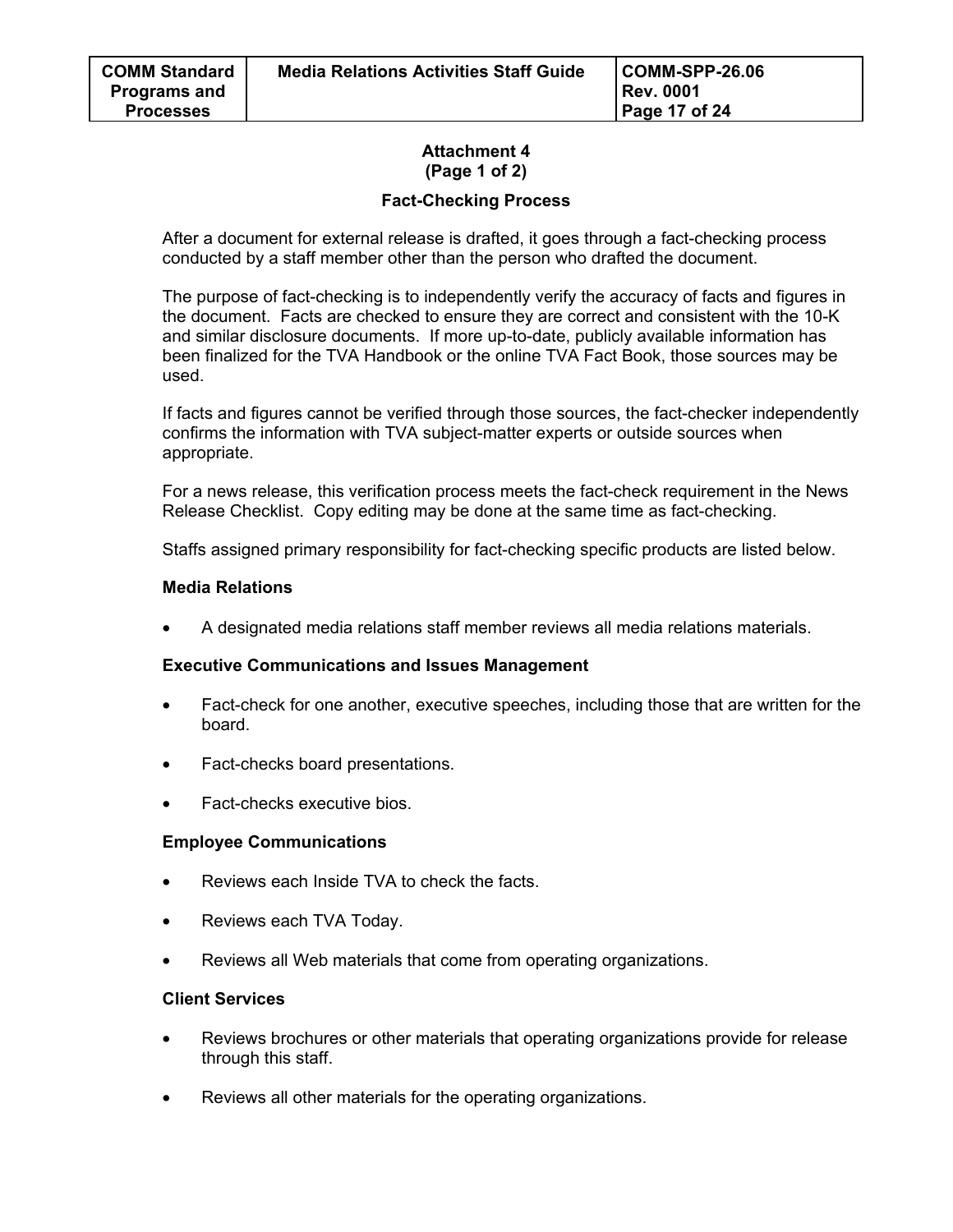# **Attachment 4 (Page 2 of 2)**

# **Fact-Checking Process**

## **Nuclear Communications**

• Reviews nuclear materials prior to release.

Materials not listed here are reviewed by a member of the Communications staff with functional responsibility for the product.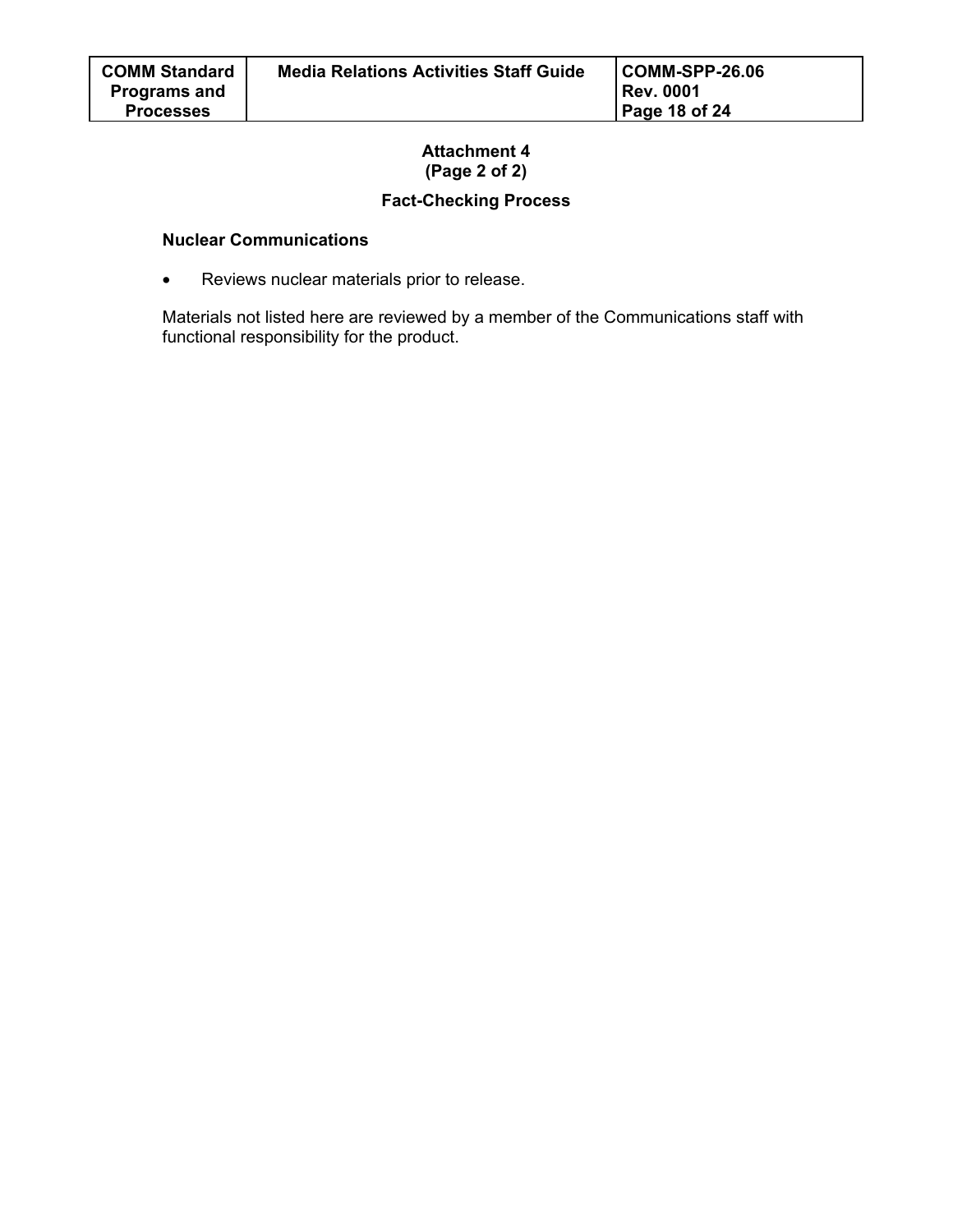## **Attachment 5 (Page 1 of 1)**

## **Guidelines for TVA Letters to the Editor**

Preferred word counts, as of 12/09:

• Tennessean, 250

**Processes** 

- Chattanooga Times Free Press, 200
- News Sentinel, 300

**Be brief:** Limits on word count vary, but typically no more than 200-250 words maximum; The New York Times' limit is 150 words. No more than three paragraphs, with one or two short, punchy sentences per paragraph.

**Be quick:** Draft, finalize, and e-mail the letter as quickly as possible, preferably the same day that the article runs.

**Be clear:** Stick to one point stated clearly in the first sentence, followed by a background sentence or two. End by suggesting what the reader can do to help or what you want the reader to remember. Also:

- **Use statistics sparingly.** They quickly confuse and overwhelm. Write with the average person in mind; use phrases and arguments that resonate with them.
- **Don't mention criticism leveled against you** or the organization. Avoid saying "I am not a crook, thief or a liar as reported in last week's Gazette." Better to say, "Gazette readers wonder who's telling the truth in the controversy about . . ."
- **Mention an article already printed** by the paper.
- **Remember that our letter must stand on its own**. Not all readers will have seen the original story.

**Be objective:** Avoid emotion – no ranting, raving, or sarcastic remarks, no clichés or puns. If you respond to another letter or column, offer your opinion or, preferably, a factual response without attacking the author.

**Be a closer:** Close with the central point you want readers to remember.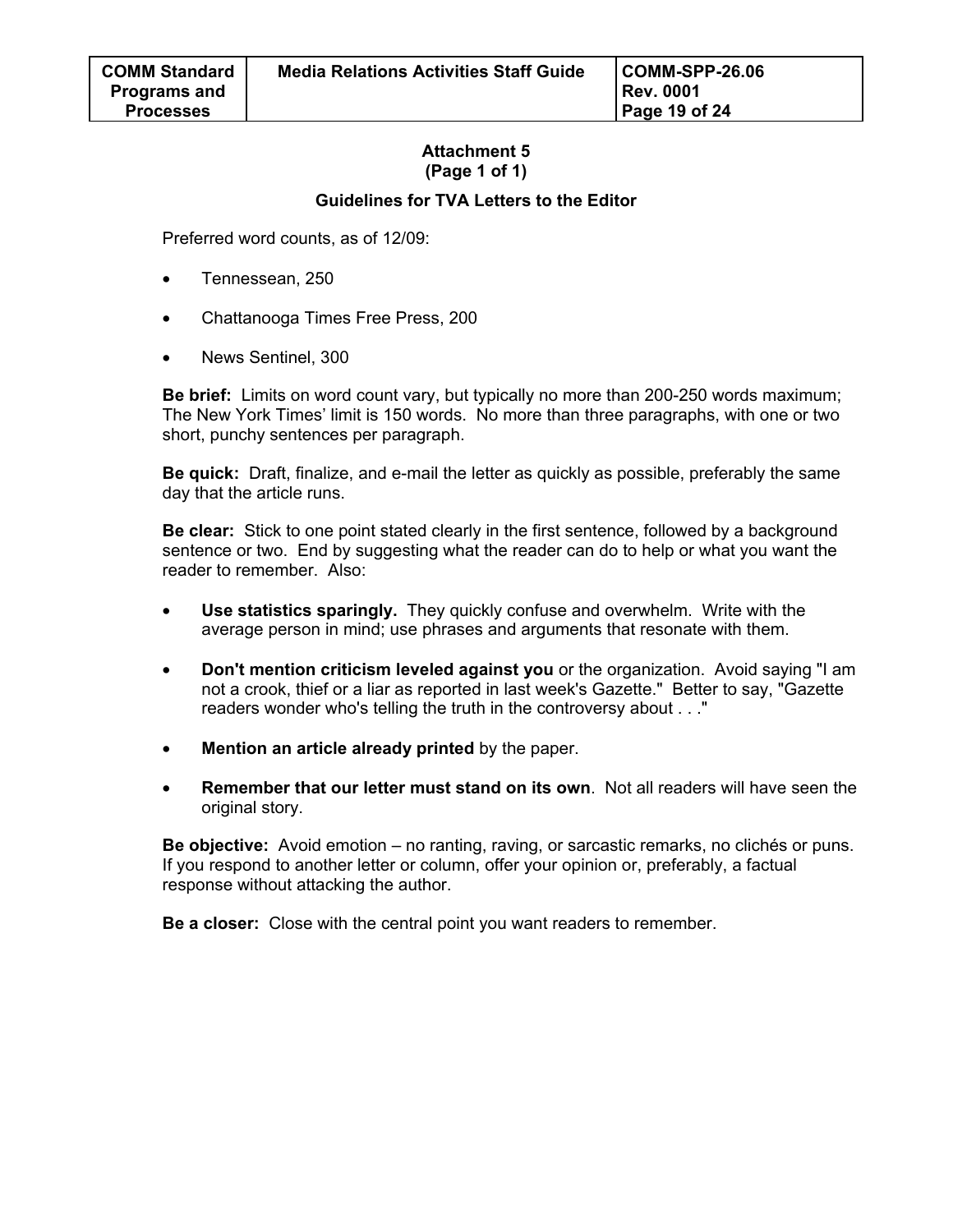## **Attachment 6 (Page 1 of 2)**

## **Strategic Communications Plan - Template**

## **Introduction of Issue**

Briefly describe the issue, who the key players are, and the timeframe, along with any pitfalls management should be aware of or other key points about how we got where we are. This is an executive summary of the issue; if someone were to read only one section of the plan, this should be it.

## **Communications Objectives**

State what we want to achieve in terms of behavior, e.g., what we want people to do, not do, or allow us do. State the metrics associated with the objectives that will confirm that you have attained your objectives. For example, an activity-based objective would be to achieve a certain level of employee attendance at a meeting, and that would be a simple count of participants. A stronger, outcome-based objective would be to improve results on a relevant question on an employee survey.

## **Key Dates**

Show a list of important events and dates that affect the course of the plan. These may or may not be Communications events, but they are important to the overall plan.

## **Key Audiences**

List the stakeholders you want to reach, as well as news media and trade press.

## **Strategy**

Briefly describe the overall approach, e.g., build consensus among particular groups or focus on face-to-face meetings or use a combination of Valley Relations outreach and media exposure to accomplish . . ., etc.

## **Key Messages**

State the handful of things you want people to know and believe in their "heart of hearts." These are high level; use sub-points if you have supporting data that can't hold until you write a fact sheet.

## **Action Plan**

The table showing dates, communications actions, and who's responsible for each.

## **Evaluation**

As applicable, include steps for evaluating results. The results should be quantitative and focused on behavioral changes.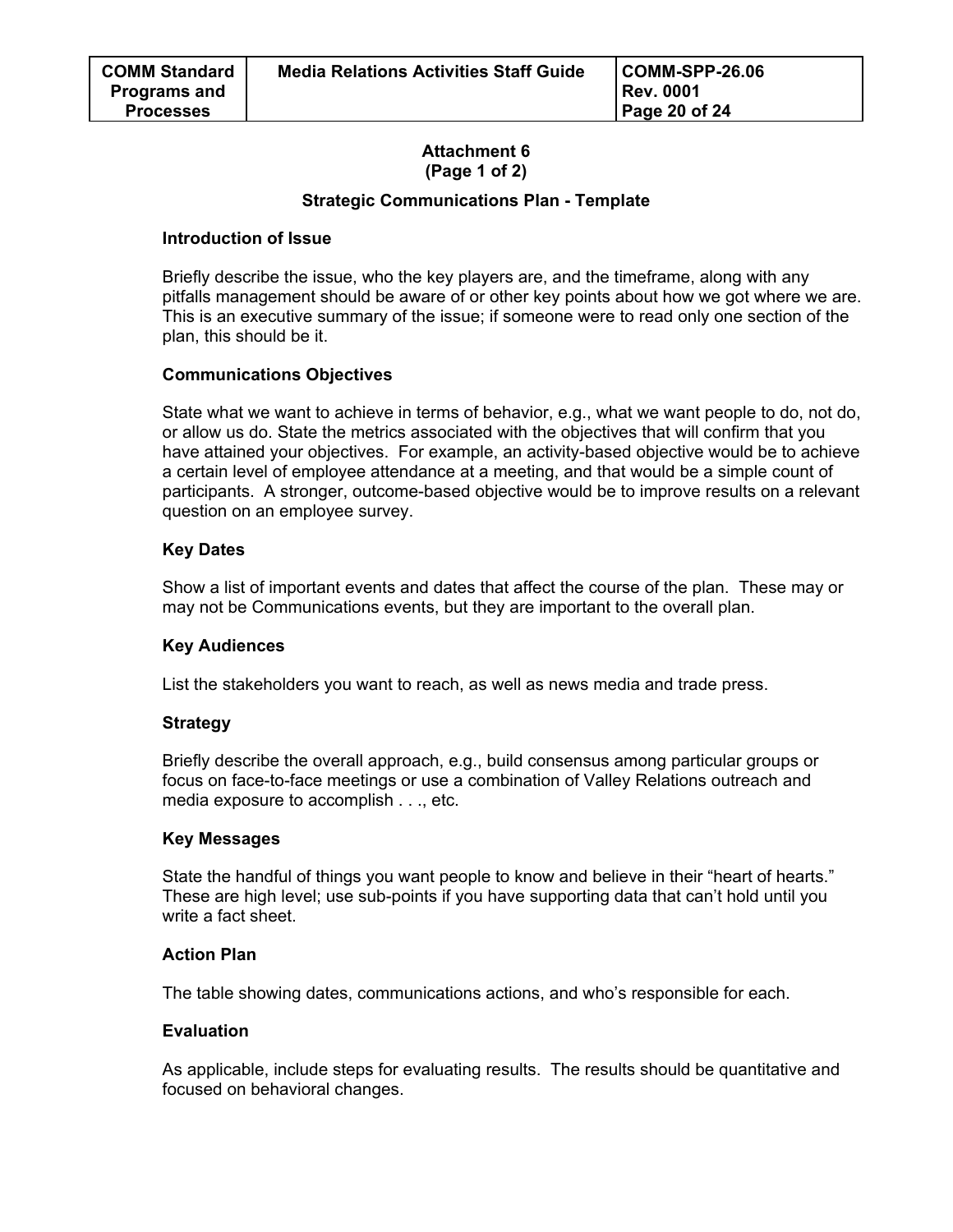



Sources: Note TVA sources, with contact information, used in gathering and verifying information; also note any external sources used.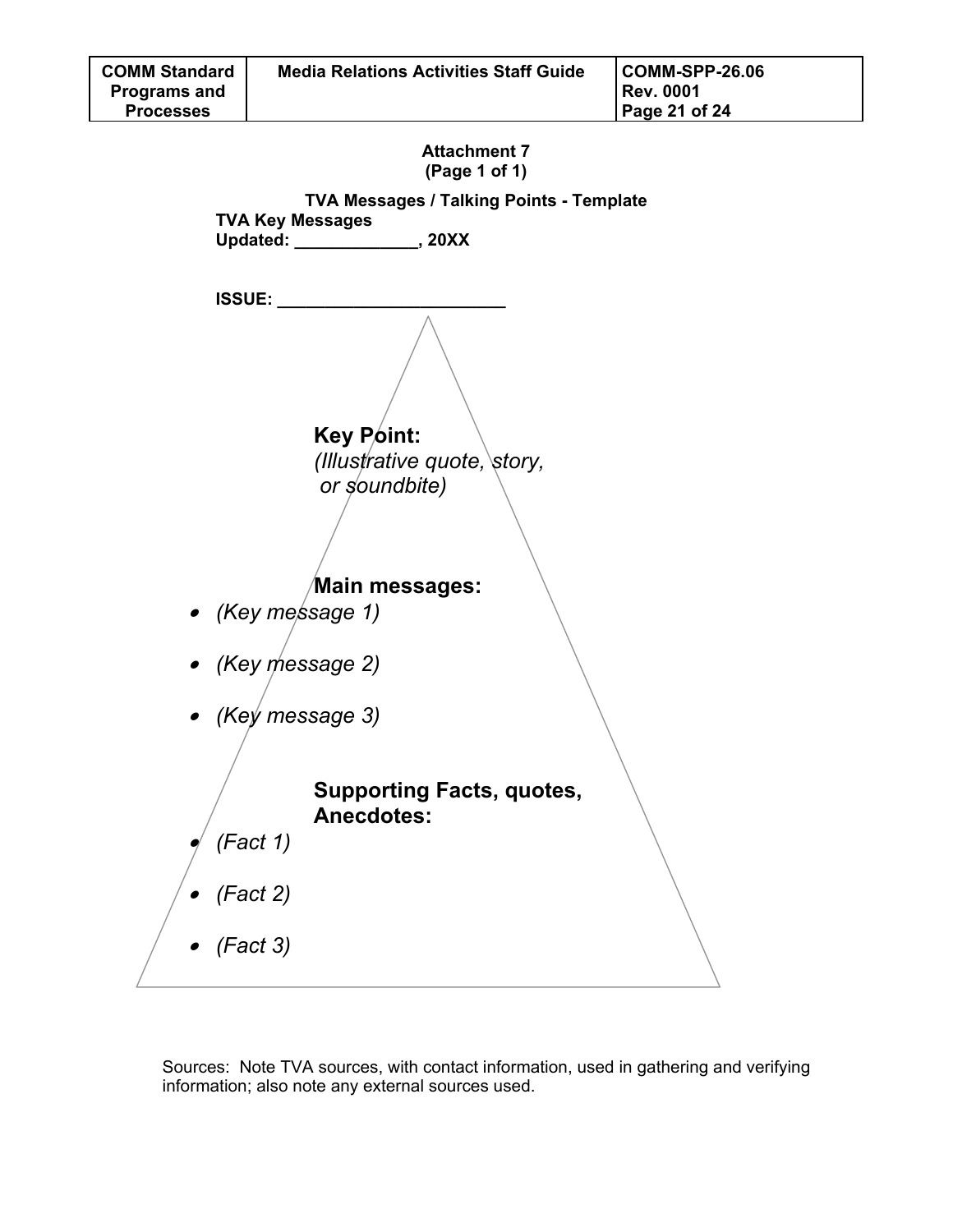## **Attachment 8 (Page 1 of 2)**

## **Communications Rapid Response Plan**

## **Objectives**:

Respond to significantly inaccurate or unbalanced media coverage within four hours of discovery with concise, factual information or clarifying statements advancing TVA's position on the issues in question.

To protect TVA's reputation and increase understanding and support for TVA activities, an assertive response pointing out significant errors and requesting corrections or more balanced coverage will be sent, whenever warranted. Responding to inaccurate or unbalanced coverage is highly situational and may take any of several forms:

- Emailing or phoning a reporter to clarify issues for future reference.
- Generating statements to amend or correct a breaking story.
- Requesting a correction to the story in print or online.
- Sending a letter to the editor or op-ed story to the news outlet.
- For a significant blog, send correcting information to the blogger.
- Requesting a retraction.
- Issuing a formal complaint with news executives.

## **Communications' role**:

- Maintain an easy-to-navigate library of previously approved talking points, contingency statements, fact sheets and sound bites that can be used "off the shelf," or readily customized to fit the need.
- Maintain a list of designated approval contacts for all major TVA organizations (Responsible Organizations) in the shared Media folder under "Contacts."
- Review media clippings early morning and identify coverage that is inaccurate or significantly slanted or unbalanced.
- Determine whether a reaction from TVA to the coverage is warranted.
- If a response is warranted, determine the form the response will take, coordinating with the Senior Vice President, Communications.
- Notify the Responsible Organization that a Rapid Response is in progress.
- Using previously approved materials whenever possible, prepare a concise, accurate, high-level response suitable for media use.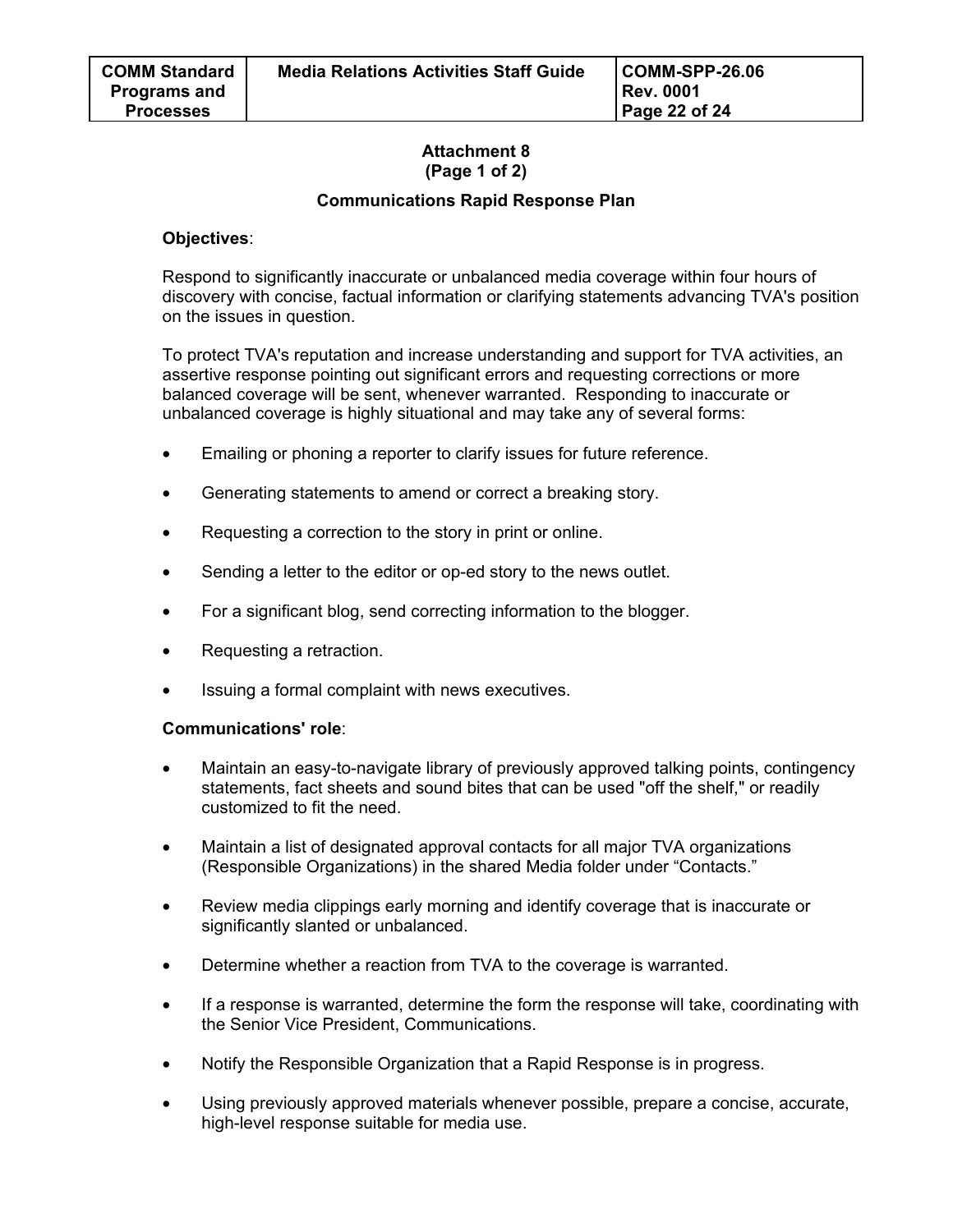## **Attachment 8 (Page 2 of 2)**

## **Communications Rapid Response Plan**

- Coordinate response with the Responsible Organization(s) including, when necessary, the Office of the General Counsel, with a one-hour deadline for concurrence or corrections.
- Coordinate response with the Senior Vice President, Communications, who will coordinate with the Chief Executive Officer, as needed.
- Gain final approval from the Senior Vice President, Communications.
- Send response to news outlet.
- Track how the media and significant blogs react to TVA's response and follow through as necessary.

## **Responsible Organizations' role**:

- Recognize that the purpose of a Rapid Response is to prevent misinformation about TVA from becoming "viral."
- React to misinformation immediately and concisely with facts, data and clarification from TVA in a deadline-driven media environment. More detailed statements, background, qualifiers; perspective etc. can all be supplied later, as necessary.
- Identify a main point-of-contact and a backup for the Rapid Response process for the organization. (The point-of-contact would have sign-off authority for the piece for the organization.)
- Obtain concurrence from subject-matter expert(s) in the organization on the factual nature of the response.
- Provide any proposed revisions to Communications within one hour of receiving the draft response.

## **Communicating with employees**:

Communications will make the response available in TVA Today for immediate communication to employees.

#### **Communicating with external stakeholders**:

Once final, organizations involved in developing the response may share the response with external stakeholders, including elected officials, customers, and others. Communications may post the response on tva.com, Facebook, and Twitter, as appropriate.